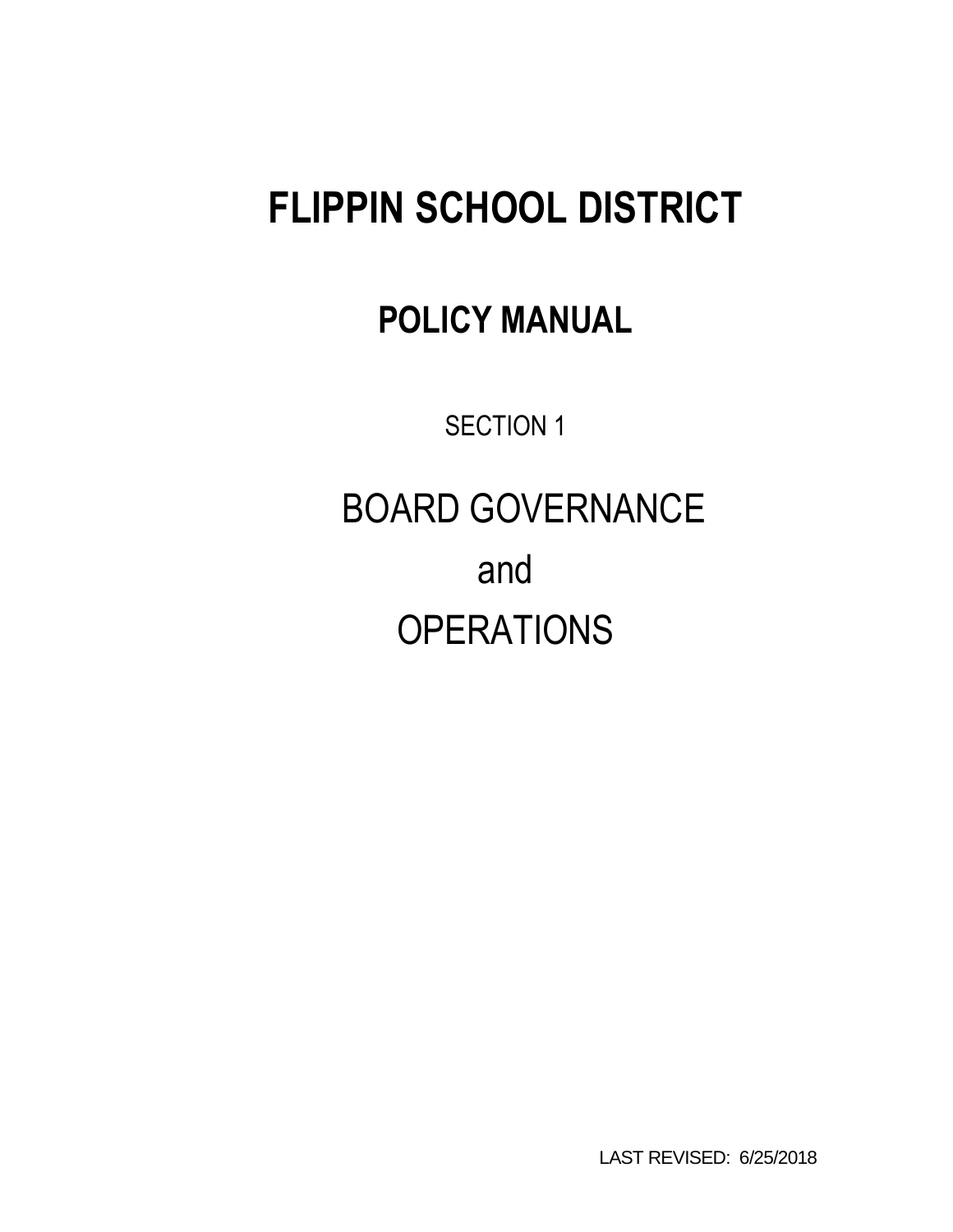## **TABLE OF CONTENTS**

#### **SECTION 1—BOARD GOVERNANCE and OPERATIONS**

- 1.1—LEGAL STATUS OF THE BOARD OF DIRECTORS
- 1.2—BOARD ORGANIZATION
- 1.3—DUTIES OF THE PRESIDENT
- 1.4—DUTIES OF THE VICE-PRESIDENT
- 1.5—DUTIES OF THE SECRETARY
- 1.6—BOARD MEMBER VOTING
- 1.7—POWERS AND DUTIES OF THE BOARD
- 1.8—GOVERNANCE BY POLICY
- 1.9—POLICY FORMULATION
- 1.10—ASSOCIATION MEMBERSHIPS
- 1.11—BOARD TRAINING
- 1.12—COMMITTEES
- 1.13—SUPERINTENDENT/ BOARD RELATIONSHIP
- 1.14—MEETING AGENDA
- 1.15—TORT IMMUNITY
- 1.16 —DUTIES OF BOARD DISBURSING OFFICER
- 1.17 NEPOTISM
- 1.18—DISTRICT AUDITS
- 1.19—BOARD MEMBER LENGTH OF TERM and HOLDOVERS
- 1.20—DUTIES OF THE LEGISLATIVE LIAISON
- 1.21—DATE OF ANNUAL SCHOOL BOARD ELECTION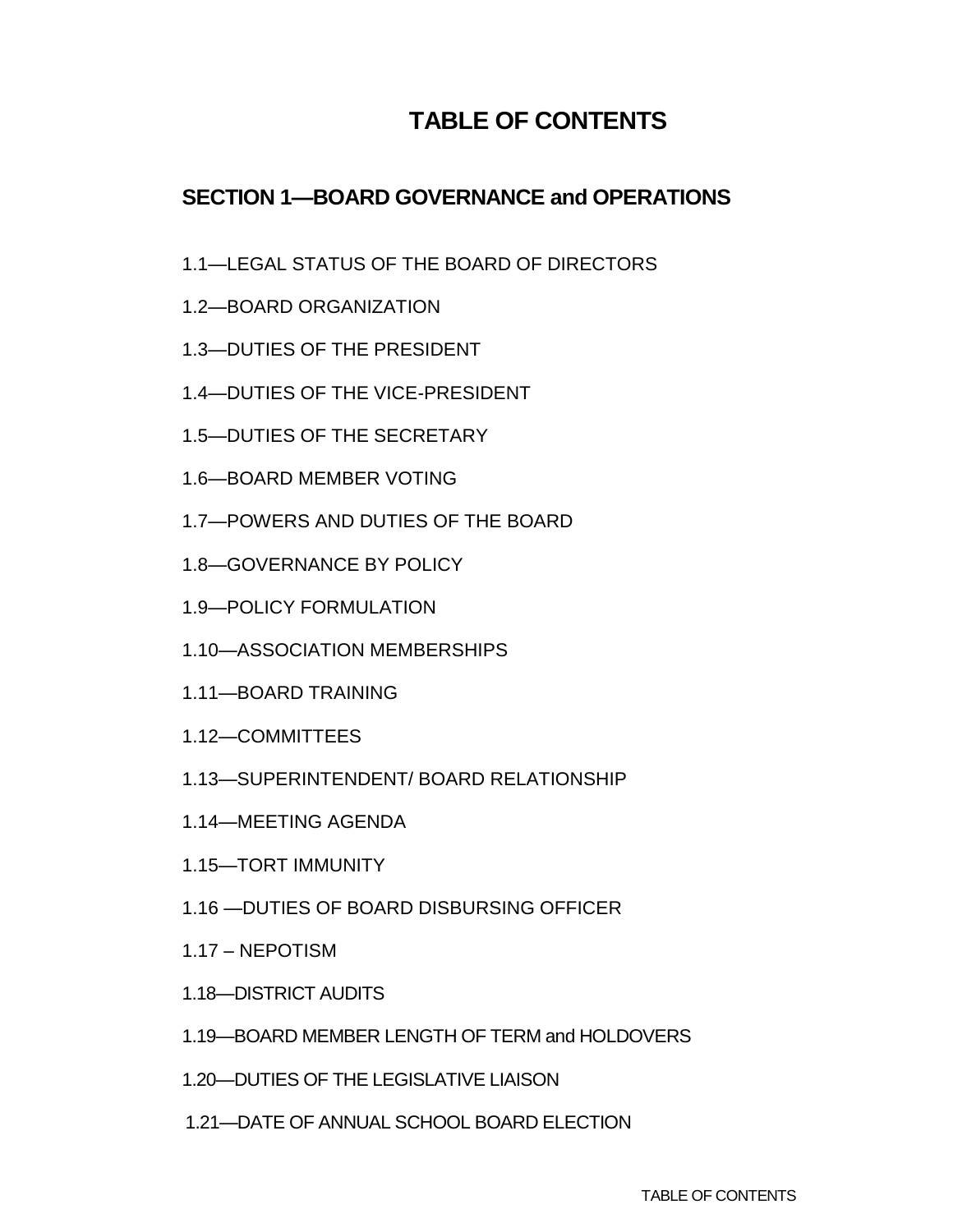## **1.1—LEGAL STATUS OF THE BOARD OF DIRECTORS**

By the authority of Article 14 of the Arkansas Constitution, the General Assembly has provided that locally elected school boards will be responsible for the lawful operation and maintenance of its local schools.

Board members who have served on the board for twelve (12) or more consecutive months are required to obtain a minimum of six (6) hours of training by December 31 of each calendar year. Effective with the 2006 school election, board members who are elected to serve an initial or non –continuous term shall obtain a minimum of nine (9) hours of training by December 31 of the year following their election and six (6) hours of training by December 31 of each calendar year thereafter. Hours obtained in excess of the required minimums may be carried forward through December 31 of the third calendar year following the year in which the hours were earned.

The training shall be focused on topics relevant to school laws, school operations, and the powers, duties, and responsibilities of the members of the board of directors. The responsibilities include, but are not limited to legal requirements, role differentiation, financial management, improving student achievement, reading and interpreting an audit report, and the duties and responsibilities of the various levels of employees within the district as well as those of the board of directors.

While the Board has a broad range of powers and duties, its individual members only have authority when exercising their responsibilities in a legally convened meeting acting as a whole. The sole exception is when an individual member has been delegated authority to represent the Board for a specific, defined purpose.

In matters such as personnel discipline, expulsions, and student suspensions initiated by the superintendent, the Board serves as a finder of fact, not unlike a jury. For this reason, the board should not be involved in or, to the extent practicable, informed of the facts or allegations of such matters prior to a board hearing or those disciplinary matters in which the Board could become involved.

It is the policy of the Flippin School Board that its actions will be taken with due regard for its legal responsibilities and in the belief that its actions shall be in the best interests of its students and the District as a whole.

The district is responsible for maintaining a record of the hours of training received by each board member. Board members shall make a concerted effort to submit documentation of training they have received to the superintendent or his/her designee. In the absence of such documentation, the district shall attempt to obtain records of training received from training providers.

Such training may be obtained from an institution of higher learning, from instruction provided by the Arkansas Department of Education or the Arkansas School Boards Association, or from other providers approved by the Arkansas Department of Education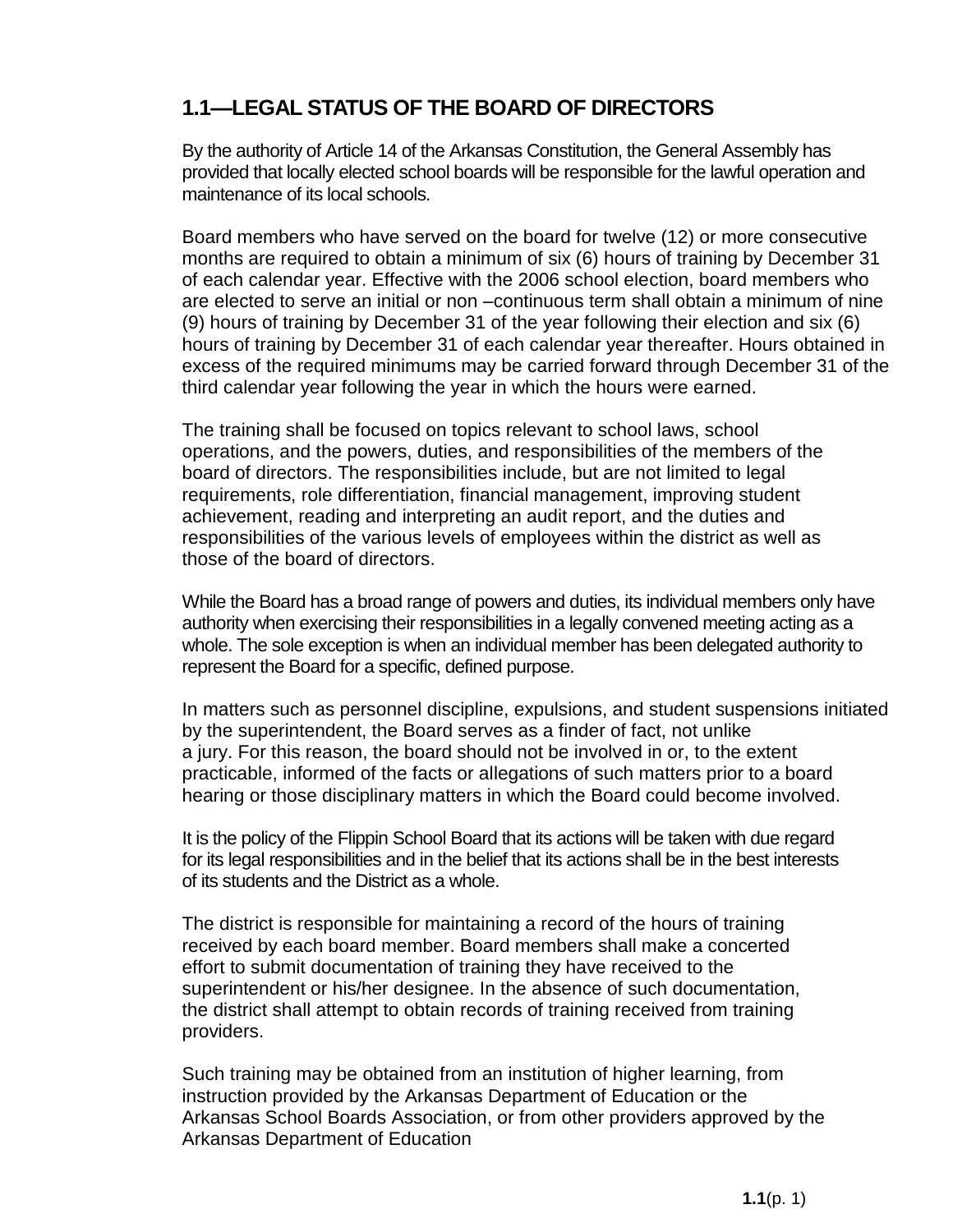## **1.1—LEGAL STATUS OF THE BOARD OF DIRECTORS (cont.)**

.A statement regarding the number of hours of training received each preceding calendar year shall be:

- Part of the district's comprehensive school plan and goals;
- Published in the same way as other components of the comprehensive plan and goals are required to be published;
- Part of the annual school performance report required to be submitted to, and published by the Arkansas Department of Education.

Board members shall be reimbursed, from school funds, for expenses relating to such training and Board members shall be paid a per diem stipend for days necessary to attend such training with the amount of such stipend to be determined by the Board in July of each year. **<sup>1</sup>**

Legal Reference: A.C.A. § 6-13-620

Date Adopted: 7/25/2005 Last Revised: 10/27/2008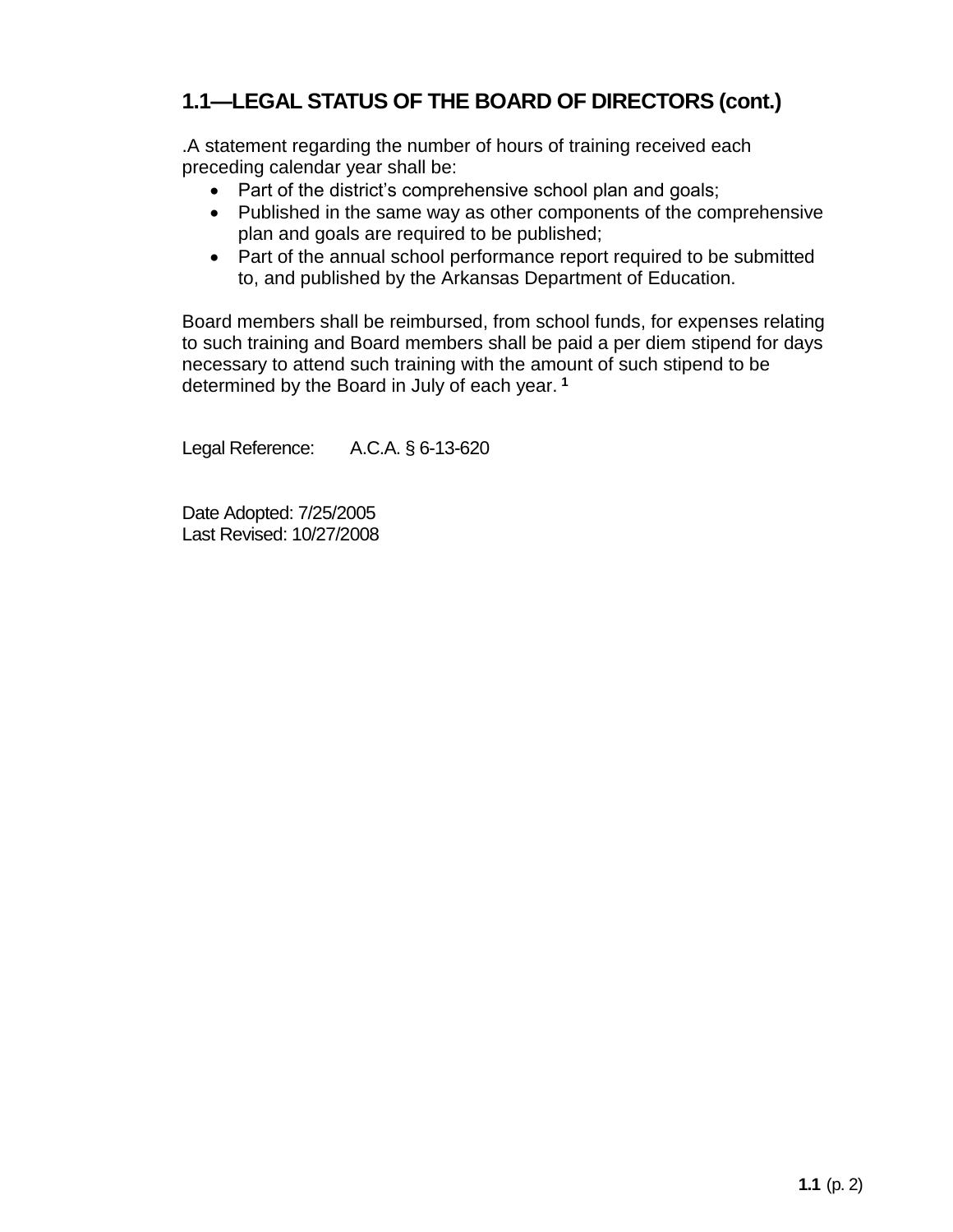## **1.2—BOARD ORGANIZATION and VACANCIES**

#### **Election of Officers**

The Board shall elect a president, vice president, secretary<sup>1</sup>, and legislative liaison**<sup>2</sup>** at the first regular meeting following the later of the certification of the results of the annual school election or if there is a runoff election, at the first regular meeting following the certification of the results of a run-off election. Officers shall serve one-year terms and perform those duties as prescribed by policy of the Board. The Board shall also elect through a resolution passed by a majority vote one of its members to be the primary board disbursing officer and may designate one or more additional board members as alternate board disbursing officers.**<sup>3</sup>**A copy of the resolution will be sent to the county treasurer and to the director of the Department of Finance and Administration.

When the position of an officer of the board becomes vacant, the officer's position shall be filled for the remainder of the year in the same manner as for the annual election of officers after the annual school election. Election of Board officers shall not occur except on a once per year basis or to fill an officer vacancy.**<sup>4</sup>**

The sitting Board president shall be the primary board disbursing officer. (09/27/04)

#### **Vacancies**

A vacancy shall exist on the Board if a board member's:

- 1. Moves his or her bona fide permanent residence outside the boundaries of the school district;
- 2. Fails to physically attend three (3) consecutive regular meetings of the school district board of directors;
- 3. Fails to physically attend six (6) regularly scheduled board meetings of the school board of directors in a calendar year;
- 4. Fails to receive the mandatory hours of training within the statutory time period,
- 5. Is convicted of a felony;
- 6. Is called to active military duty;
- 7. Has served a full-length term as a holdover and has not subsequently been elected to another term;**<sup>5</sup>**
- 8. Resigned from the school board of directors; or
- 9. Dies.

If credible evidence of a vacancy existing due to numbers 1 through 3 is presented to the president, vice president, or secretary of a school district board of directors, a majority of the members of the school district board of directors shall:

- Vote on whether to appoint an independent investigator to investigate the credible evidence presented; and
- Hold a hearing on the existence of a vacancy.**<sup>6</sup>**

A vacancy does not exist for numbers 2 and 4 if the reason for the member's absences or failure to receive training is either:

- a) Military service of the board member; or
- b) Illness of the board member that is verified by a written sworn statement of the board member's attending physician.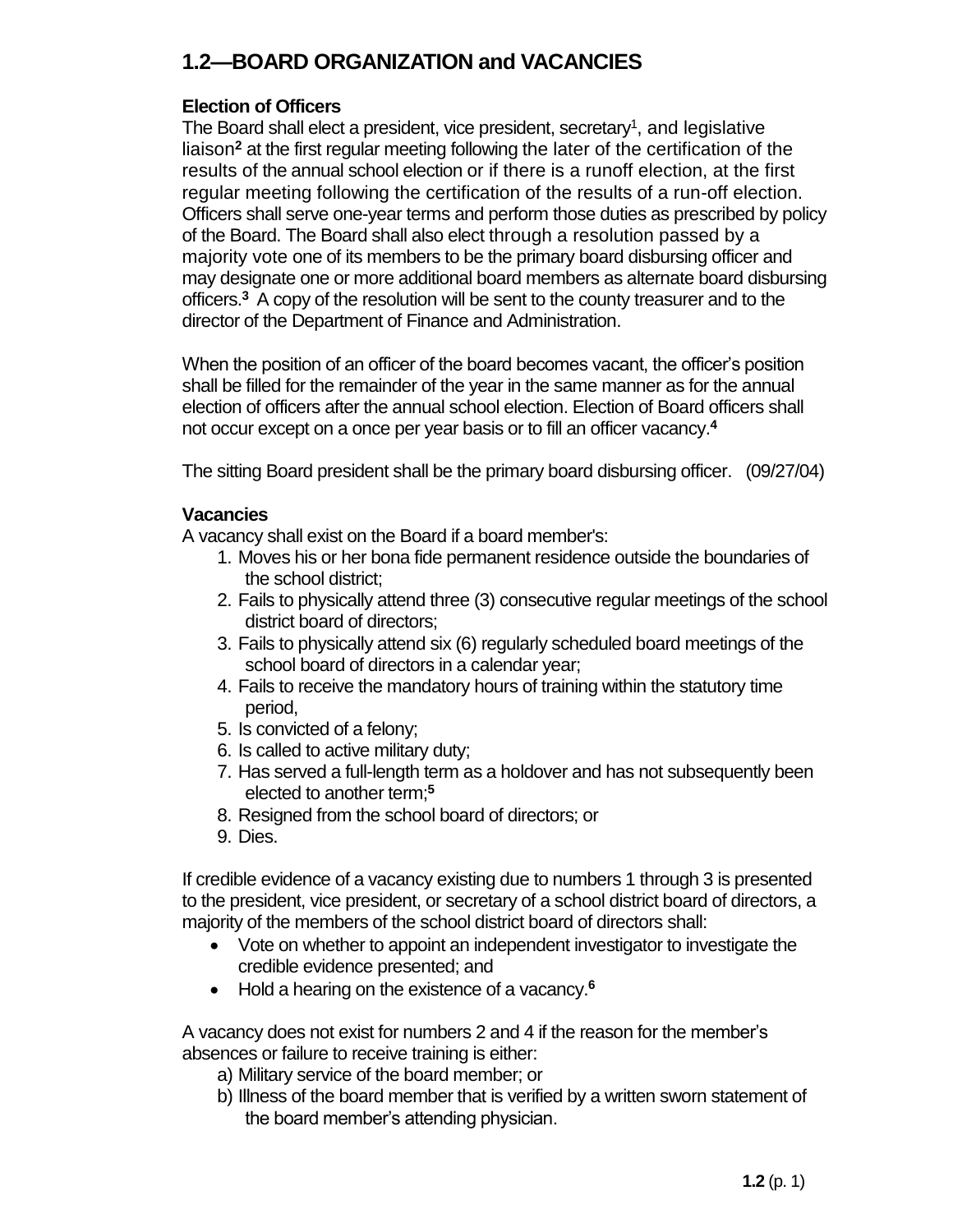#### **1.2—BOARD ORGANIZATION and VACANCIES (cont.)**

If a vacancy occurs on the board of directors, provided at least a quorum of the Board remains, the Board has thirty (30) days in which to appoint a successor**<sup>7</sup>** to a vacated position on the Board. The successor must be registered to vote in the District and, if applicable, resides in the zone of the vacant position.**<sup>7</sup>** If less than a quorum of the Board remains or the Board fails to fill the vacancy within thirty (30) days of the vacancy, the position shall be filled by the county quorum court.

When a vacancy on the Board resulted from a board member's failure to receive the required training within the statutory time period, the board shall not appoint the individual who failed to receive the required training to fill the vacancy.

Except for a temporary vacancy due to military service, an individual appointed to fill a vacancy shall serve until the annual school election following the appointment. An individual appointed to fill a temporary vacancy due to military service shall serve until either the Board member who has been called to active military service returns and notifies the Board secretary of his/her desire to resume service on the Board or the Board member's term expires. If a Board member's term expires while the board member is on active military duty the board member may run for re-election; if reelected, the re-elected Board member's temporary vacancy shall be filled again in the manner prescribed in this policy.

The secretary of the school district board of directors shall notify the county clerk of an appointment to the school district board of directors within five (5) days of the appointment being made. The notice shall include the name of the appointed board member and the expiration date of his or her term.

An individual appointed to fill a vacancy must submit proof of having received the oath of office to the county clerk before the individual may assume any duties.

**Notes: <sup>1</sup>** While A.C.A. § 6-13-618 provides the option to elect an individual who is not a member of the board to serve as Secretary, we strongly advise against doing so because the position of secretary has several powerful statutory authorities, which include co-signing some documents and the calling of special board meetings. The board member elected as Secretary does NOT have to be the individual who also takes the minutes and, in fact, seldom is. If you choose to have a staff member be responsible for recording the minutes, which allows the board members to focus on the meeting rather than on taking notes, be sure to look at Policy 8.11—OVERTIME, COMPTIME, and COMPLYING WITH FLSA.

**<sup>2</sup>** The legislative liaison position is not statutorily required but is requested by ASBA so each board has at least one individual selected to receive and respond to ASBA's legislative updates. A longer explanation and list of duties can be found in Policy 1.20—DUTIES OF THE LEGISLATIVE LIAISON. Your district could choose to make it part of another officer's duties rather than a separate office.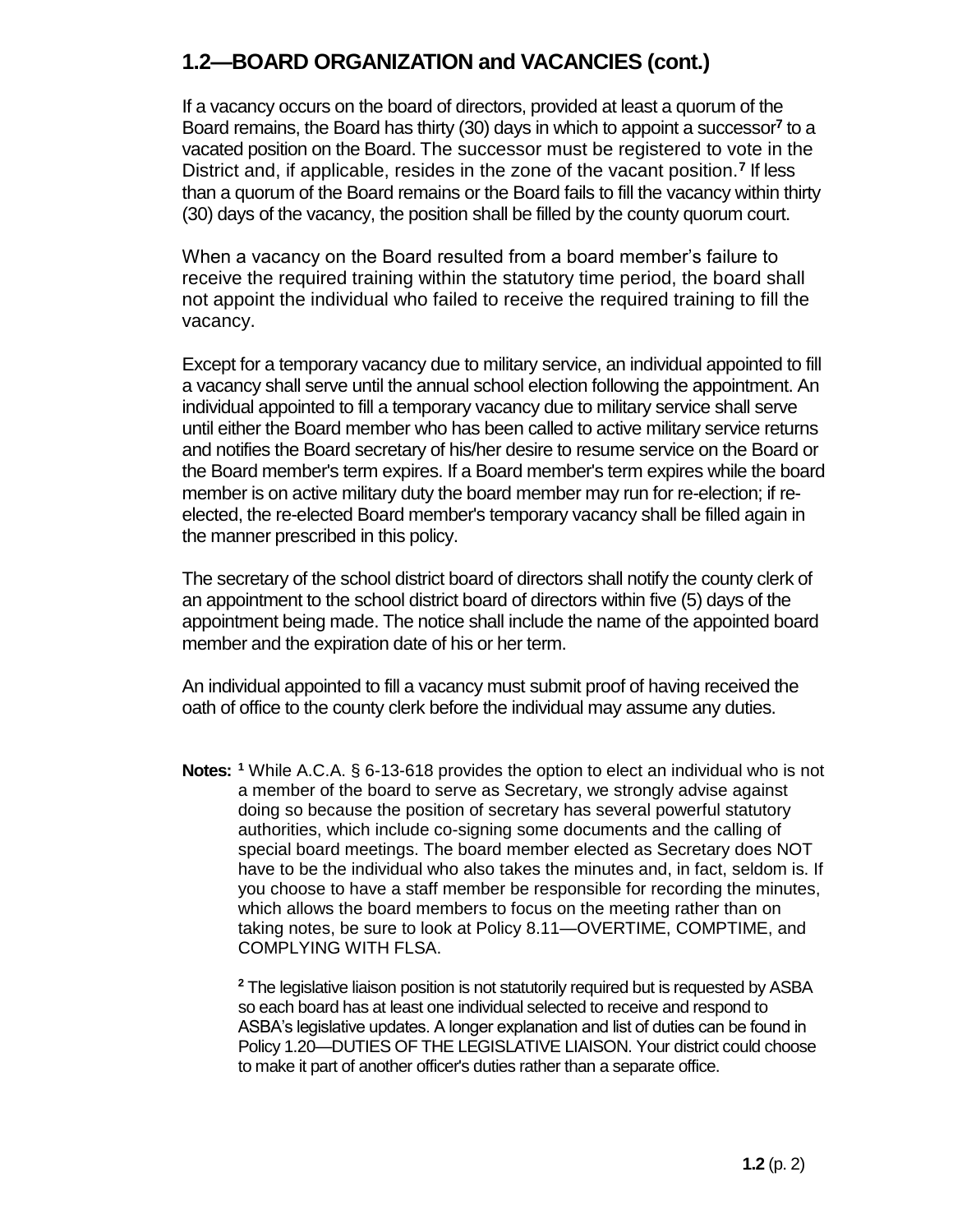#### **1.2—BOARD ORGANIZATION and VACANCIES (cont.)**

**<sup>3</sup>** You do not have to elect alternate disbursing officers. If you do choose to elect alternate disbursing officers change the first sentence in Policy 1.16 to reflect the allowance of signatures of alternate disbursing officers. If you choose to not have alternate disbursing officers delete that portion of the sentence in this policy. Among the considerations in choosing whether to have alternate disbursing officers is the question of how many possible signatories your district is comfortable having. At the same time, it needs to be considered whether you choose to have all signatures handwritten or if you will allow facsimile signatures. Facsimile signatures effectively negate the need for alternate disbursing officers.

Our recommended language for the resolution on the election of disbursing officers is:

*The* School District Board of Directors resolves that is our **is set on** *is our disbursing officer and (if applicable) \_\_\_\_ is our alternative disbursing officer.*

**<sup>4</sup>**This sentence is optional; there is no statutory restriction on how often the board can elect its officers. We have included it, however, because multiple elections in a year can be disruptive to a board.

**<sup>5</sup>**For a full explanation of holdovers see policy 1.19.

**<sup>6</sup>** The requirements for the hearing are set forth at A.C.A. § 6-13-611(b)(2) through (6).

**<sup>7</sup>** While the language requiring an individual to reside within the same zone as the vacant position in order to be appointed to a zoned position is a statutory requirement, you may remove the language requiring the individual to be appointed to reside in the same zone as the vacant position if all of your positions on the board are elected at large instead of zoned.

| Cross References: | 1.3-DUTIES OF THE PRESIDENT               |
|-------------------|-------------------------------------------|
|                   | 1.4-DUTIES OF THE VICE-PRESIDENT          |
|                   | 1.5—DUTIES OF THE SECRETARY               |
|                   | 1.11—BOARD MEMBER TRAINING                |
|                   | 1.16 - DUTIES OF BOARD DISBURSING OFFICER |
|                   | 1.19-BOARD MEMBER LENGTH OF TERM and      |
|                   | <b>HOLDOVERS</b>                          |
|                   | 1.20-DUTIES OF THE LEGISLATIVE LIAISON    |
| Legal Reference:  | A.C.A. § 6-13-611                         |
|                   |                                           |
|                   | A.C.A. § 6-13-612                         |
|                   | $\Lambda \cap \Lambda$ $R$ $R$ 12 $R$ 12  |

A.C.A. § 6-13-613 A.C.A. § 6-13-616 A.C.A. § 6-13-618 A.C.A. § 6-13-629

Date Adopted: 7/25/2005 Last Revised: 08/15/2011; 3/20/2014; 1/26/205; 4/17/2015; 5/12/2017; 1/31/2018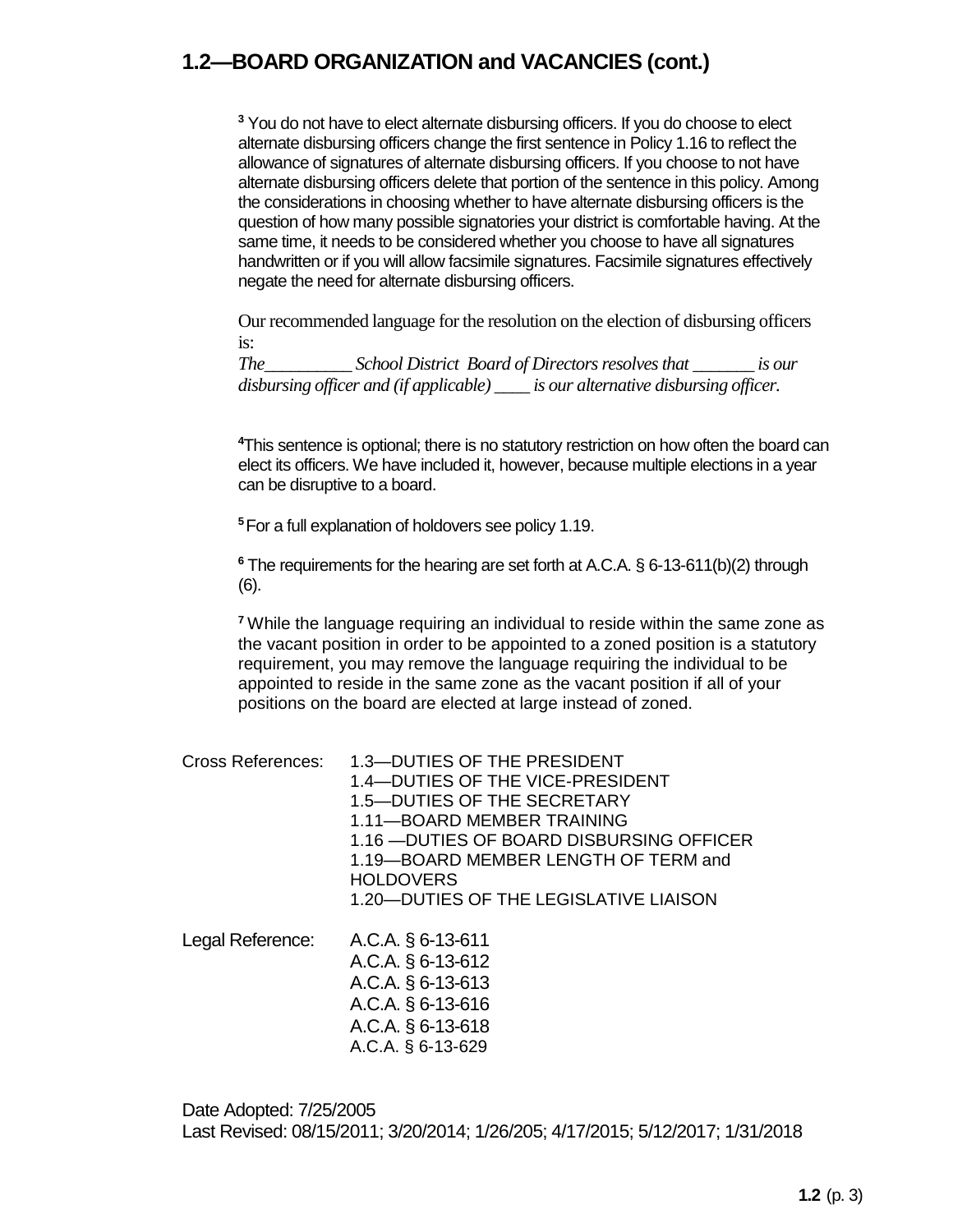## **1.3—DUTIES OF THE PRESIDENT**

The duties of the president of the Board of Education shall include, but shall not be limited to:

- 1. Presiding at all meetings of the Board;
- 2. Calling special meetings of the Board;
- 3. Working with the Superintendent to develop Board meeting agendas;
- 4. Signing all official documents that require the signature of the chief officer of the Board of Education;
- 5. Appointing all committees of the Board and serving as ex-officio member of such committees; and
- 6. Performing such other duties as may be prescribed by law or action of the Board.

The president shall have the same right as other members to offer resolutions, make or second motions, discuss questions, and to vote.

Legal Reference: A.C.A. § 6-13-619 (a) (1)

Date Adopted: 7/25/2005

#### **1.4—DUTIES OF THE VICE-PRESIDENT**

The duties of the Vice President of the Board shall include:

- 1. Serving as presiding officer at all school board meetings from which the president is absent; and
- 2. Performing such other duties as may be prescribed by action of the Board.

Date Adopted: 7/2520/05 Last Revised: 6/27/2011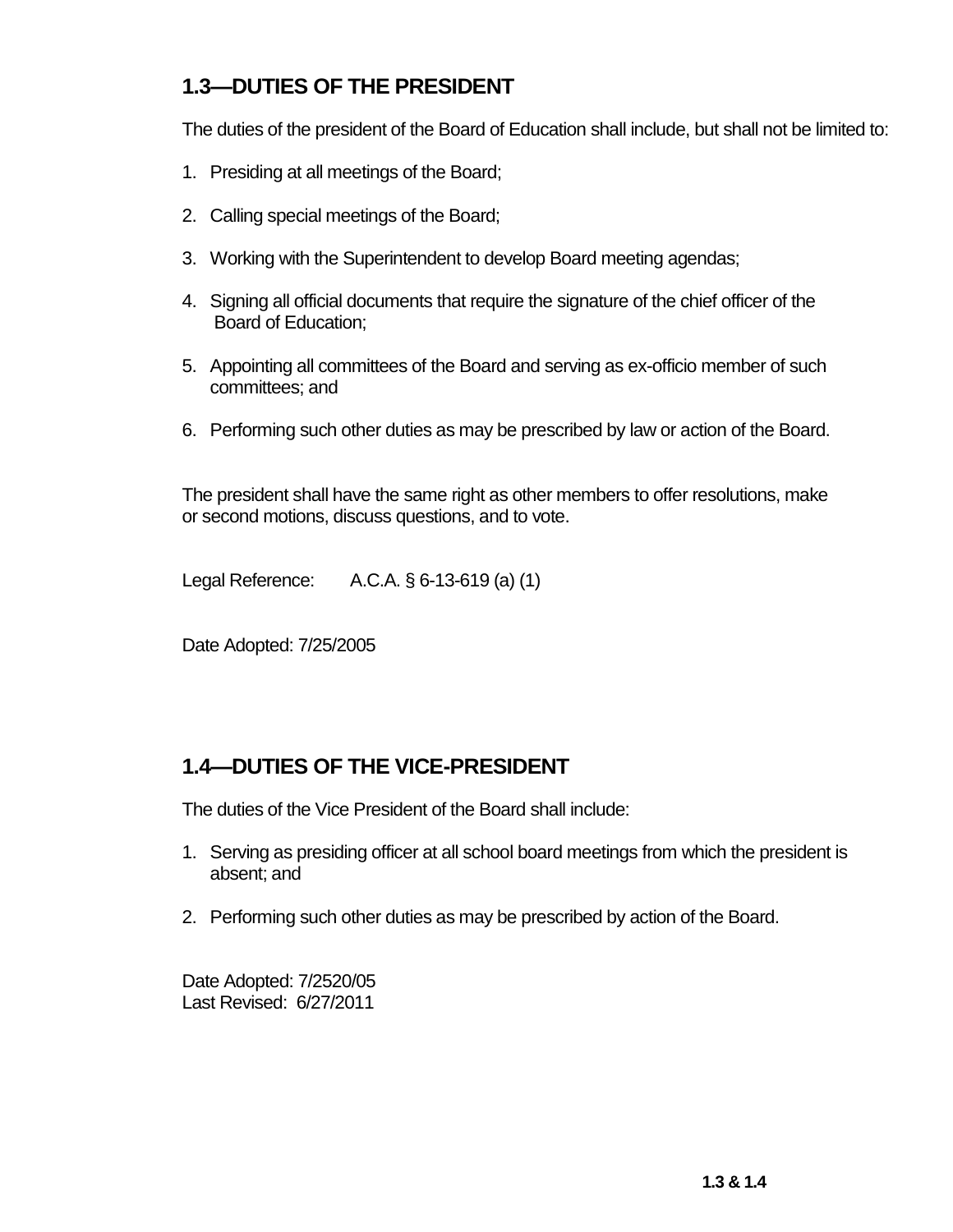## **1.5—DUTIES OF THE SECRETARY**

The duties of the Secretary of the Board shall include:

- 1. Being responsible to see that a full and accurate record of the proceedings of the Board are kept;
- 2. Serving as presiding officer in the absence of the President and the Vice President;
- 3. Being responsible for official correspondence of the Board;
- 4. Signing all official documents that require the signature of the Secretary of the Board of Education;
- 5. Calling special meetings of the Board; and
- 6. Performing such other duties as may be prescribed by the Board.

Legal Reference: A.C.A. § 6-13-619 (a) (1)

Date Adopted: 7/25/2005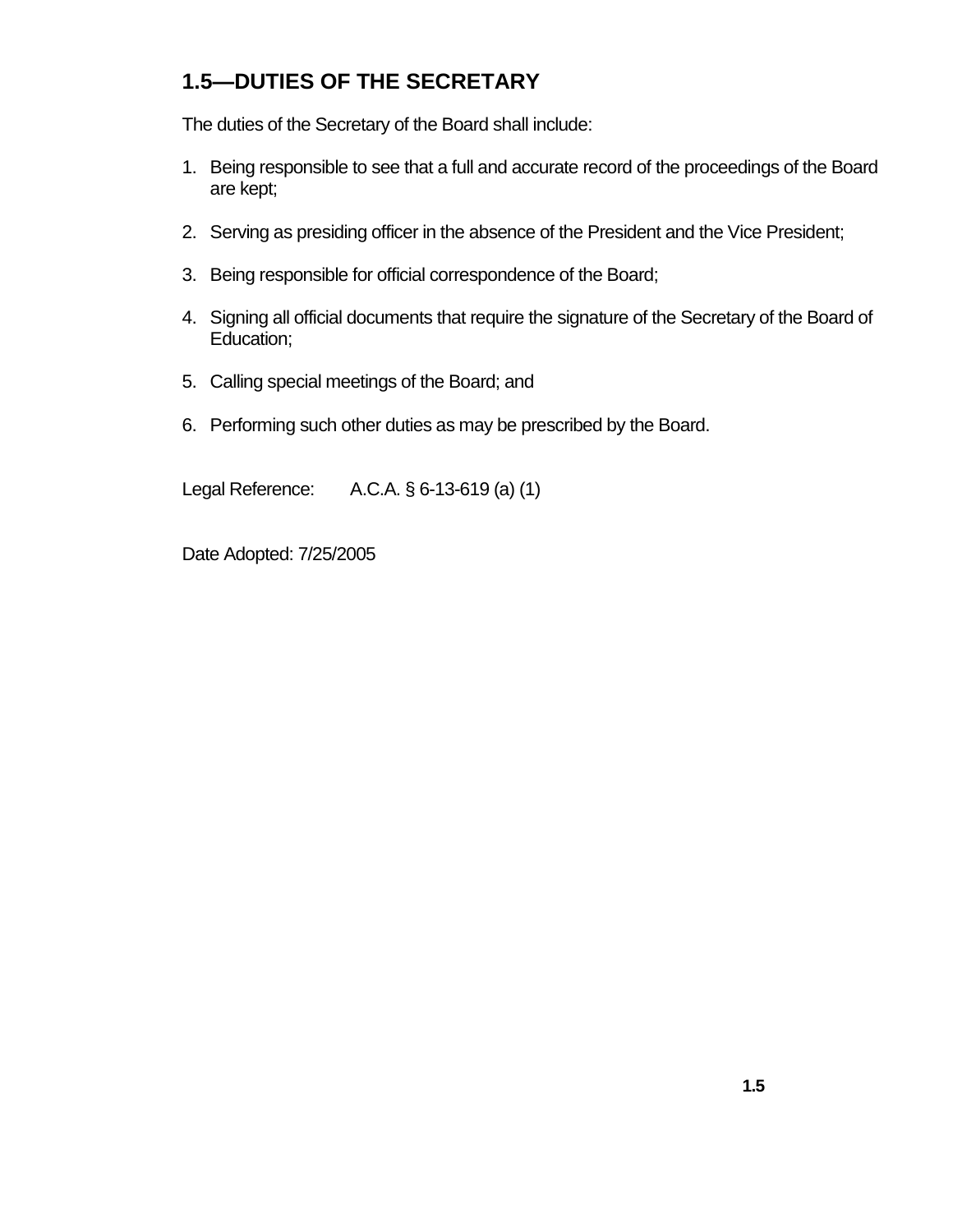## **1.6—BOARD MEMBER VOTING**

#### **Establishment of a Quorum**

A quorum of the Board is a majority of the membership of the Board. No vote or other board action may be taken unless there is a quorum present. Except as provided in Policy 1.6.1—ATTENDING MEETINGS REMOTELY**<sup>1</sup>** , all Board member must be physically present at a meeting to be counted toward establishing a quorum or to be eligible to vote. A majority of the quorum voting affirmatively is necessary for the passage of any motion. A quorum must be physically present for a board to enter executive session.

#### **Voting and failure to vote**

Except as provided in Policy 1.6.1—ATTENDING MEETINGS REMOTELY**<sup>1</sup>** , all Board members, including the President, shall vote on each motion, following a second**<sup>2</sup>** and discussion of that motion.

Failure of any Board member to vote, while physically present in the meeting room, shall be counted as a "no" vote, i.e., a vote against the motion.

Only those votes taken by the Board in open session are legally binding. No motion made or vote taken in executive session is legally binding, although a non-binding, unofficial and non-recorded vote may be taken in executive session to establish consensus or further discussion.

#### **Abstentions from Voting**

In order for a Board member to abstain from voting, he must declare a conflict and remove himself from the meeting room during the vote. A Board member who removes himself/herself from a meeting during a vote due to a conflict of interest shall not be considered present at the meeting for the purpose of establishing a quorum until the member returns to the meeting after the vote.

Notes: **<sup>1</sup>** A.C.A. § 6-13-619(d) permits a school board to adopt a policy to allow members to attend meetings remotely. If you do not wish to allow board members to attend meetings remotely, delete this exception and do not adopt Policy 1.6.1.

**<sup>2</sup>** There is no statutory requirement that a motion be seconded. If your Board so chooses, it could decide to dispense with the requirement for a second and amend the sentence accordingly.

Cross Reference: 1.6.1—ATTENDING MEETINGS REMOTELY

Legal Reference: A.C.A. § 6-13-619 <del>(c)</del>

Date Adopted: 7/25/2005 Last Revised: 1/17/2015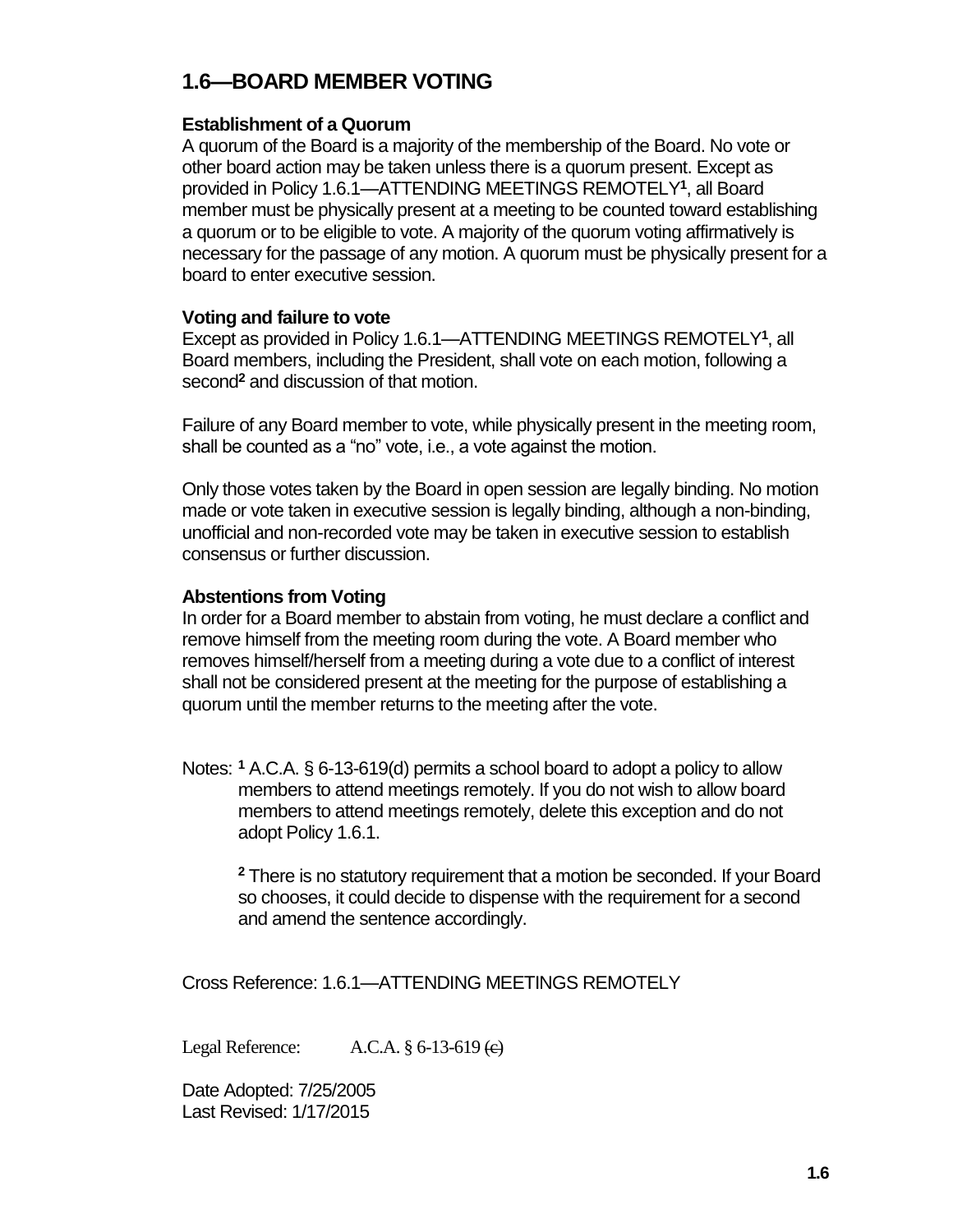## **1.6.1—ATTENDING MEETINGS REMOTELY**

The Board of Directors permits members who would be otherwise unable to physically attend a board meeting to attend the meeting remotely. Except where prohibited by this policy, a board member who attends remotely shall have the same rights and privileges as if the board member were physically present. A board member who will be unable to physically attend a board meeting is responsible for notifying the superintendent at least one (1) hour prior to the schedule meeting time that the member will be unable to physically attend the meeting and intends to attend remotely.**<sup>1</sup>**

The method used to permit members of the board of directors to attend remotely shall:

- **1)** Provide a method for the president or secretary of the board of directors to verify the identity of the member(s) attending remotely;**<sup>2</sup>**
- 2) Allow the members of the Board physically present and members of the public to hear the member(s) attending remotely at all times; and
- 3) Allow the member(s) attending remotely to hear the members of the board of directors physically present at the meeting at all times and any public comment.

A board member attending remotely shall not:

- a) Attend an executive session or closed hearing; or
- b) Vote on an issue that is the subject of an executive session or closed hearing.

The Board minutes shall indicate if a board member is attending remotely and the method used to permit the member to attend remotely. If an executive session occurs during a meeting when a board member is attending remotely, the minutes will treat the board member attending remotely as though the member had left the room for any vote on a subject discussed in the executive session.

Up to three (3) times per calendar year, the board of directors may count a board member attending remotely for the purpose of establishing a quorum.**<sup>3</sup>** A board member attending remotely used to establish a quorum shall not be counted to determine if the board may enter executive session.**<sup>4</sup>**

Notes: This is an optional policy. Your board is not required to allow board members to attend remotely. If you decide not to adopt this policy, make sure that you remove the exception language indicated by footnote 1 in Policy 1.6.

**<sup>1</sup>** The statute does not require that the superintendent be notified prior to the start of the meeting that a board member intends to attend remotely. We recommend including a notification requirement so the superintendent can make sure the remote attendance system is properly set up. However, you may remove this sentence entirely or increase the amount of time prior to the start of the meeting that notice must be provided; if you increase the notification time, be sure that the amount of time selected does not make it virtually impossible for members to attend remotely.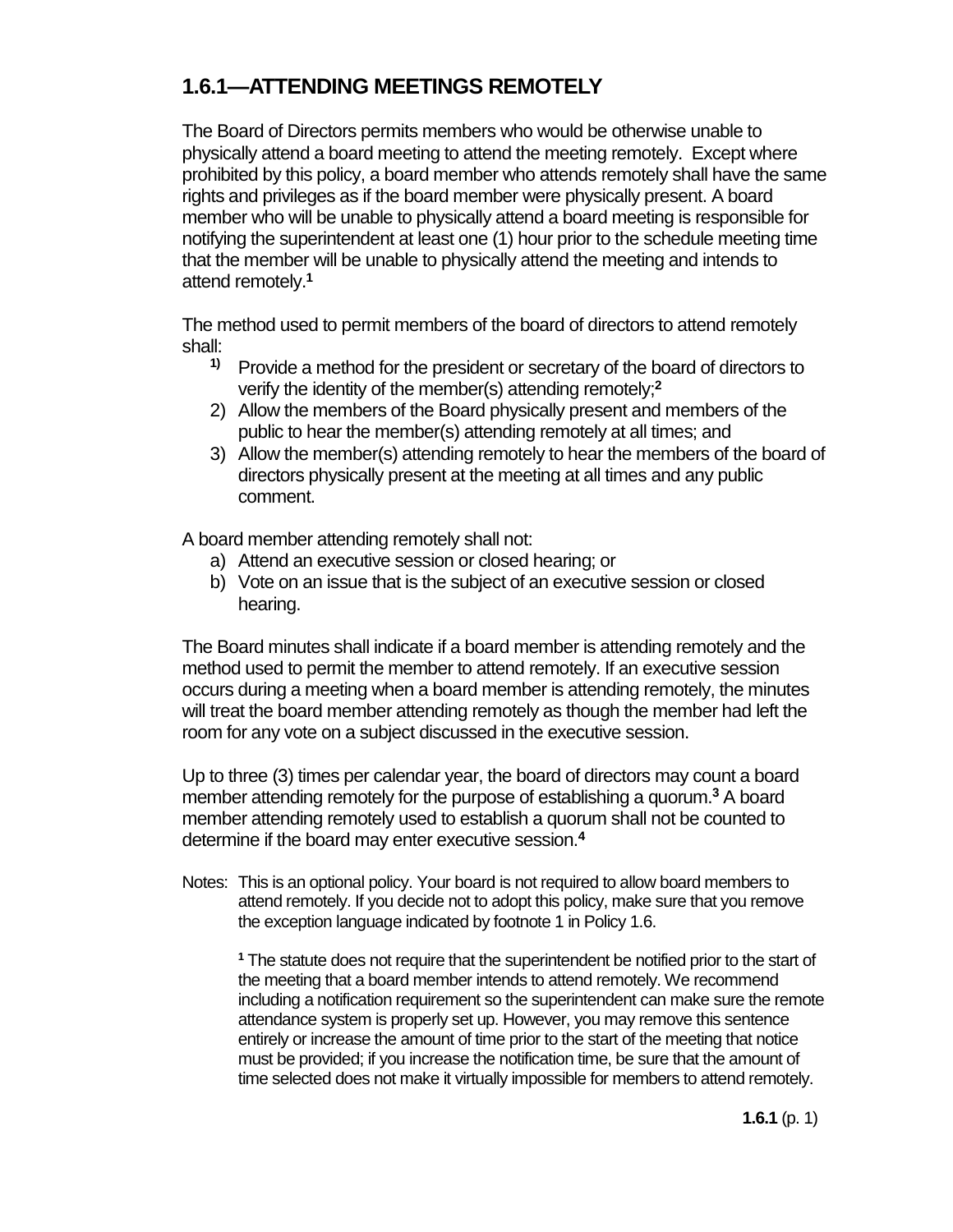#### **1.6.1—ATTENDING MEETINGS REMOTELY (cont.)**

**<sup>2</sup>** There are multiple methods a district can use that allow the verification of an attendee's identity. A couple suggestions would be Skype; Google Hangouts; or a call in service, if the call in password was only sent to the email address of the board member who will be attending remotely.

**<sup>3</sup>** The three (3) times when a remotely attending member may be counted towards a quorum is per board and not per each individual board member.

**<sup>4</sup>** A.C.A. § 6-13-619(c)(3) requires a quorum of the board be physically present for the board to enter executive session.

Legal Reference: A.C.A. § 6-13-619

Date Adopted: Last Revised: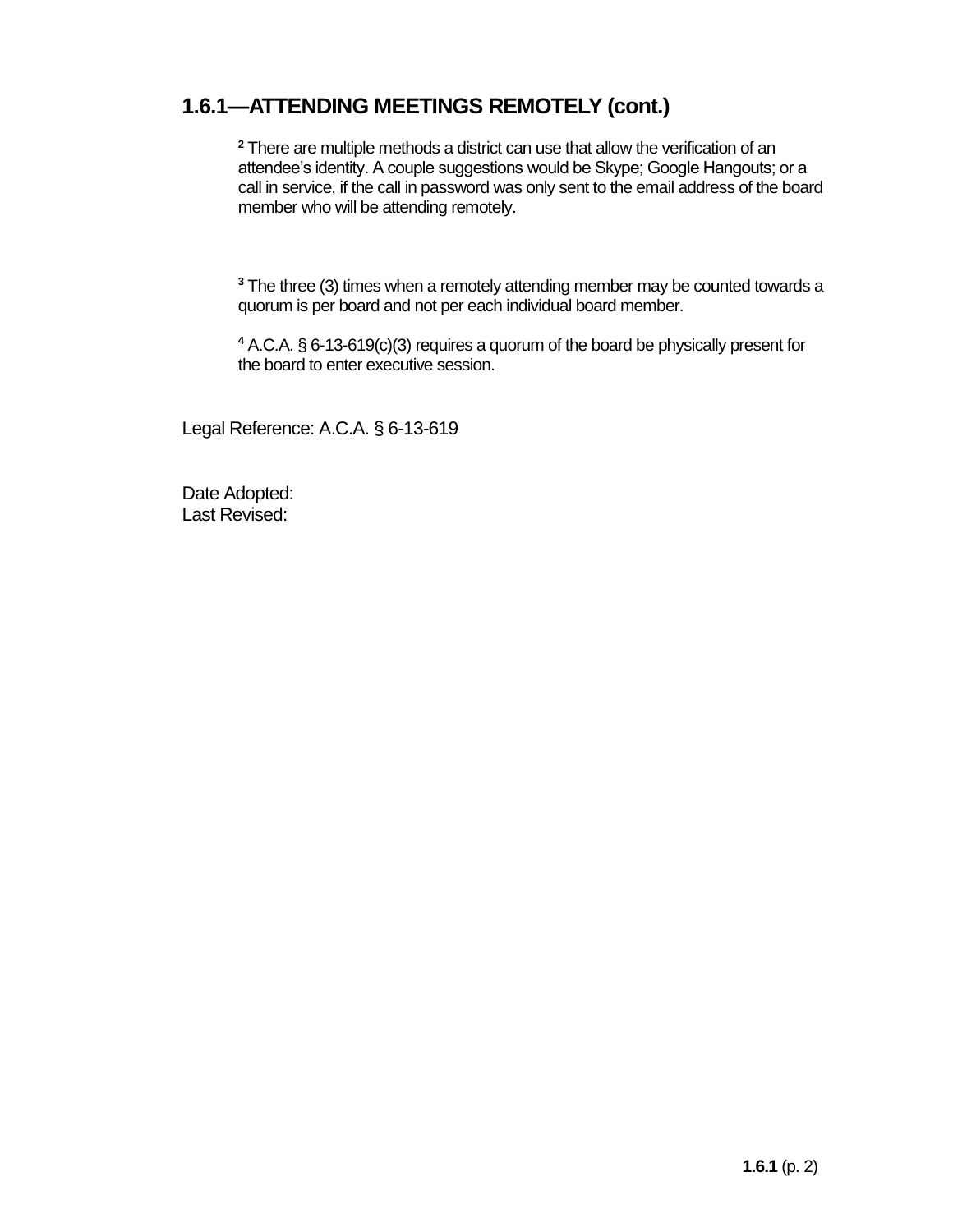## **1.7—POWERS AND DUTIES OF THE BOARD**

**The Flippin Board of Education**, operating in accordance with state and federal laws, assumes its responsibilities for the operation of **Flippin Public Schools**. The Board shall concern itself primarily with the broad questions of policy as it exercises its legislative and judicial duties. The administrative functions of the District are delegated to the Superintendent who shall be responsible for the effective administration and supervision of the District.

Some of the duties of the Board include:

- 1. Developing and adopting policies to effect the vision, mission, and direction of the District ;
- 2. Understanding and abiding by the proper role of the Board of Directors through study and by obtaining the necessary training professional development;
- 3. Electing and employing a Superintendent and giving him/her the support needed to be able to effectively implement the Board's policies;
- 4. Conducting formal and informal evaluations of the Superintendent annually or no less often than prior to any contract extension;
- 5. Employing, upon recommendation of the administrative staff and by written contract, the staff necessary for the proper conduct of the schools;
- 6. Approving the selection of curriculum and seeing that all courses for study and educational content prescribed by the State Board or by law for all grades of schools are offered and taught;
- 7. Reviewing, adopting, and publishing the District's budget for the ensuing year;
- 8. Being responsible for providing sufficient facilities, grounds, and property and ensuring they are managed and maintained for the benefit of the District;
- 9. Monitoring District finances and receiving, reviewing, and approving each annual financial audit;
- 10.Understanding and overseeing District finances to ensure alignment with the District's academic and facility needs and goals;
- 11.Visiting schools and classrooms when students are present no less than annually;
- 12.Setting an annual salary schedule;
- 13.Being fiscally responsible to the District's patrons and maintaining the millage rate necessary to support the District's budget;
- 14.Involving the members of the community in the District's decisions to the fullest extent practicable; and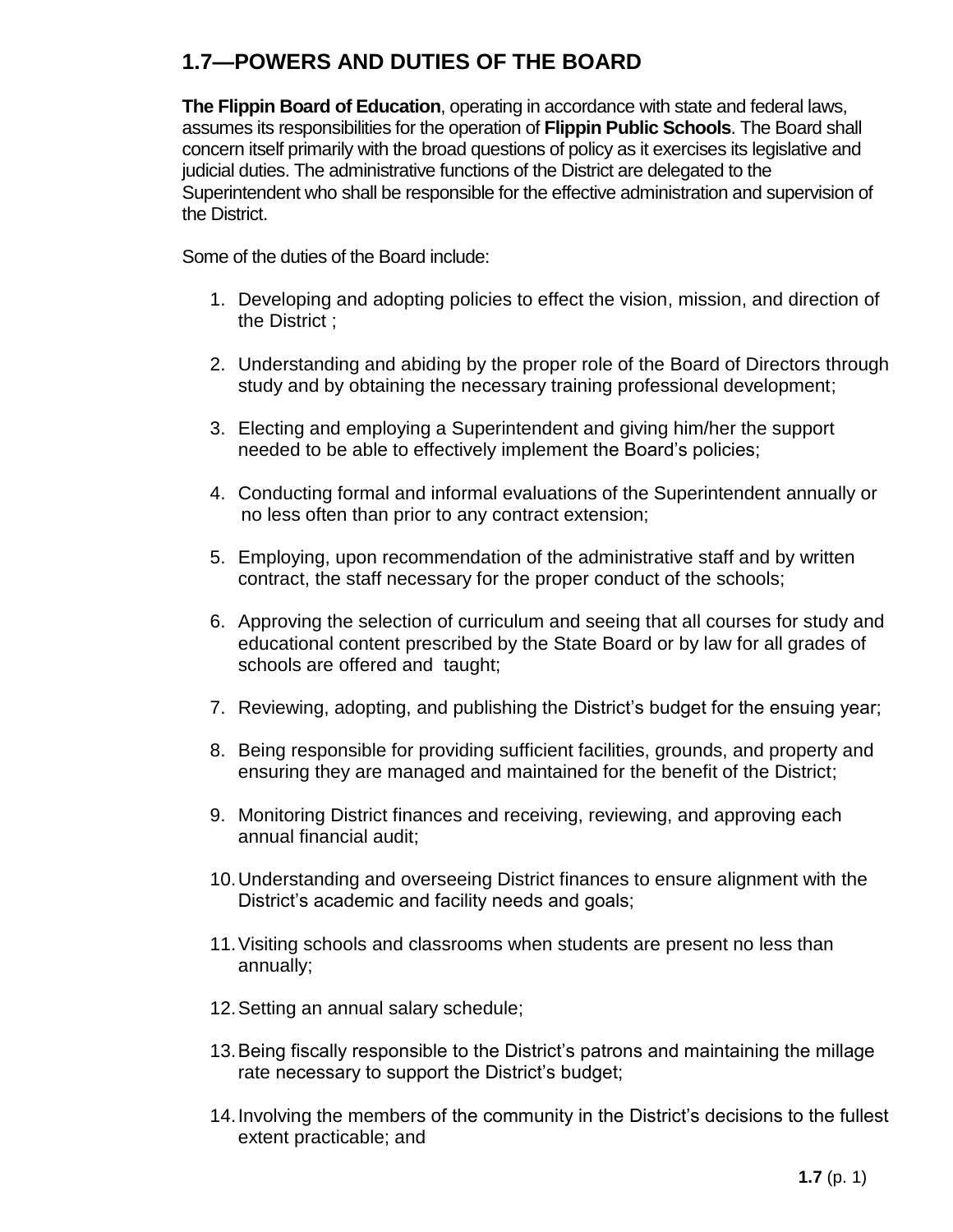#### **1.7—POWERS AND DUTIES OF THE BOARD(cont.)**

15.Striving to assure that all students are challenged and are given an equitable educational opportunity.

Legal References: A.C.A. § 6-13-620, 622

Date Adopted: 7/25/2005 Last revised: 11/23/2009

#### **1.8—GOVERNANCE BY POLICY**

The district shall operate within the legal frameworks of the State and Federal Constitutions, and appropriate statutes, regulations, and court decisions. The legal frameworks governing the district shall be augmented by policies adopted by the board of directors which shall serve to further define the operations of the district.

When necessitated by unforeseen circumstances, the Superintendent shall have the power to decide and take appropriate action for an area not covered by the legal frameworks or a policy of the Board. The Superintendent shall inform the members of the Board of such action. The Board shall then consider whether it is necessary to formulate and adopt a policy to cover such circumstances.

The official copy of the policy manual for the District shall be kept in the Superintendent's office. Copies of the manual within the District shall be kept current, but if a discrepancy occurs between manuals, the Superintendent's version shall be regarded as authoritative.

Administrative regulations shall be formulated to implement the intentions of the policies of the Board. Regulations may be highly specific. The Board shall review administrative regulations prior to their implementation.

Date Adopted: 7/25/2005 Last Revised: 10/27/2008; 7/16/2012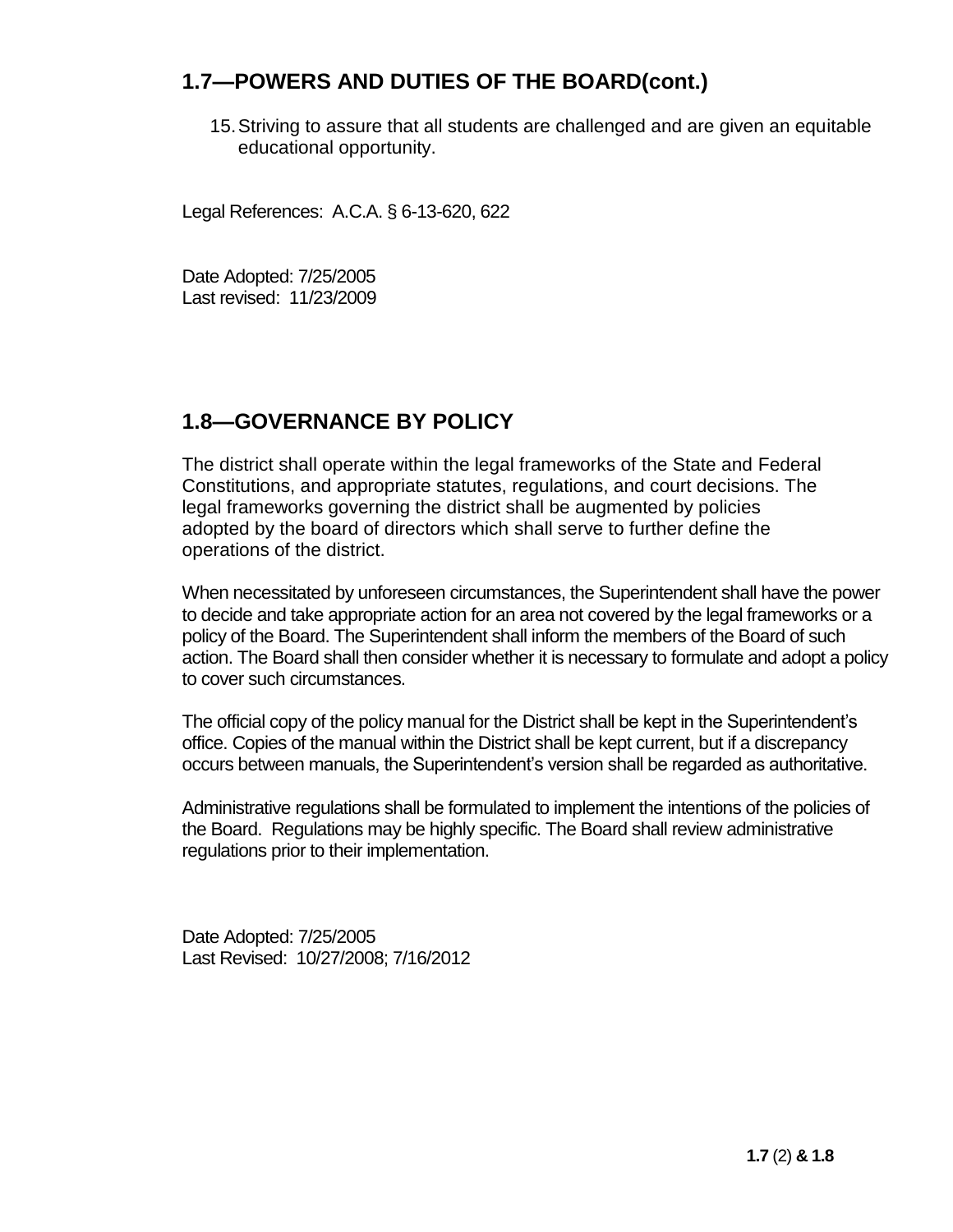#### **1.9—POLICY FORMULATION**

The Board affirms through its policies and its policy adoption process, its belief that:

(1) the schools belong to the people who create them by consent and support them by taxation;

(2) the schools are only as strong as an informed citizenry and knowledgeable school staff allow them to be; (3) the support is based on knowledge of, understanding about, and participation in the efforts of its public schools.

3)the support is based on knowledge of, understanding about, and participation in the efforts of its public schools.

The following shall be the guidelines for policy adoption for the Flippin School District.

#### **General Policies**

Policies that are not personnel policies may be recommended by;

- The Board or any member of the Board;
- The Superintendent, Assistant Superintendent, any other administrator or employee of the District
- Committee appointed by the Board; or
- Any member of the public.

Policies adopted by the Board shall be within the legal framework of the State and Federal Constitutions, and appropriate statutes, rules, and court decisions.

Except for personnel policies, when reviewing a proposed policy (non-personnel), the Board may elect to adopt, amend, refer back to the person proposing the policy for further consideration, take it under advisement, reject it, or refuse to consider such proposal.

#### **Licensed and Classified Personnel Policies**

Personnel policies (including employee salary schedules) shall be created, amended, or deleted in accordance with State law:

(1) Board Proposals:

The Board may adopt a proposed personnel policy by a majority vote. Such policies may be proposed to the Board by a Board member or the Superintendent. The Board may choose to adopt the proposal, as a proposal only, by majority vote.

Following the adoption of a proposed personnel policy, the proposal must be presented o the appropriate Personnel Policy Committee (PPC). Such presentation shall be in writing, to all members of the Committee.

When the PPC has possessed the proposed personnel policy for a minimum of ten (10) working days from the date the PPC received the proposed policy (i.e., ten (10) workdays, not including weekends or state or national holidays), the Chairman of the PPC, or the Chairman's designee, shall be placed on the Board of Director's meeting agenda to make an oral presentation to the Board to address the proposed policy.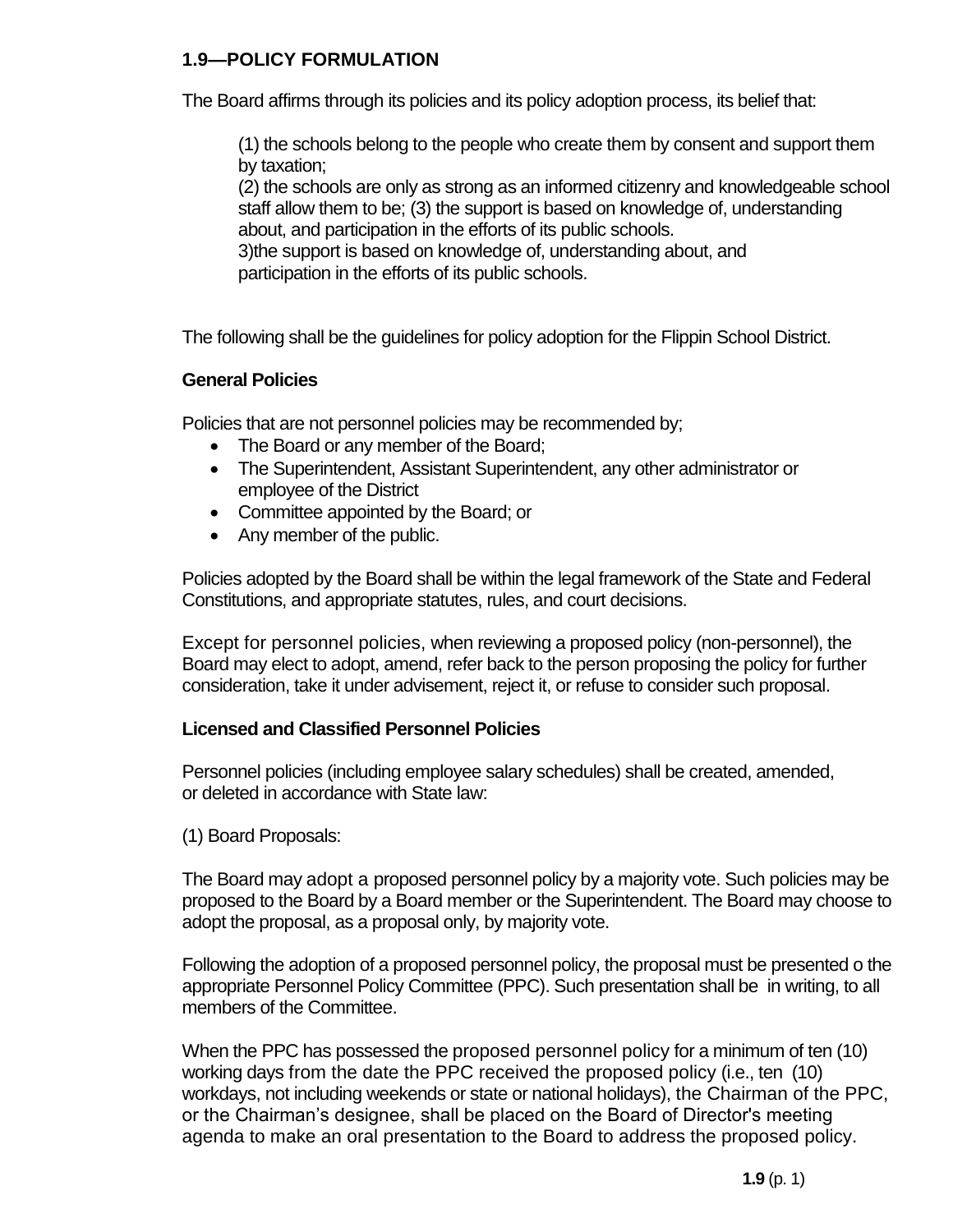## **1.9—POLICY FORMULATION (Cont.)**

Following the presentation, the Board may vote at the same meeting at which the proposal is made, or, in any case, no later than the next regular Board meeting to ;

a) Adopt the Board's original proposed policy as a policy;

(b) Adopt the PPC's counter proposed policy as a policy; or

(c) Refer the PPC's counter proposed policy back to the PPC for further study and revision. Any such referral is subject to the same adoption process as a proposed policy originating from the board.

(2) Personnel Policies Committee Proposals:

Either PPC may recommend changes in personnel policies to the Board. When making such a proposal the Chairman of the PPC, or the Chairman's designee, shall be placed on the Board of Director's meeting agenda to make an oral presentation to the Board.

The Board may vote on the proposed policy at the same meeting at which the proposal is made, or, in any case, no later than the next regular Board meeting. In voting on a proposed policy from the Personnel Policies Committee, the Board may:

(a) Adopt the proposal;

(b) Reject the proposal; or

(c) Refer the proposal back to the Personnel Policies Committee for further study and revision.

When the Board is revising the licensed and classified personnel salaries, the Board of Directors shall, as required by Arkansas law, review and approve by a written resolution any employee's salary increase of five percent (5%) or more for the employee.**<sup>1</sup>**

All personnel policies must be sent to the PPC for the minimum ten (10) days regardless of the intended effective date of the policy.

#### **Effective date of policy changes:**

All personnel policy changes enacted during one fiscal year will become effective on the first day of the following fiscal year, July 1. This specifically includes any changes made between May 1 and June 30 to ensure compliance with state or federal laws, rules, or regulations or the Arkansas Department of Education Commissioner's Memos. . In addition, changes to policies to maintain compliance with state or federal laws, rules, regulations, or Commissioner's Memos that are after June 30 but are adopted within ninety (90) days from the effective date of the legal change that created the need for the policy adoption shall become effective on the final date of adoption.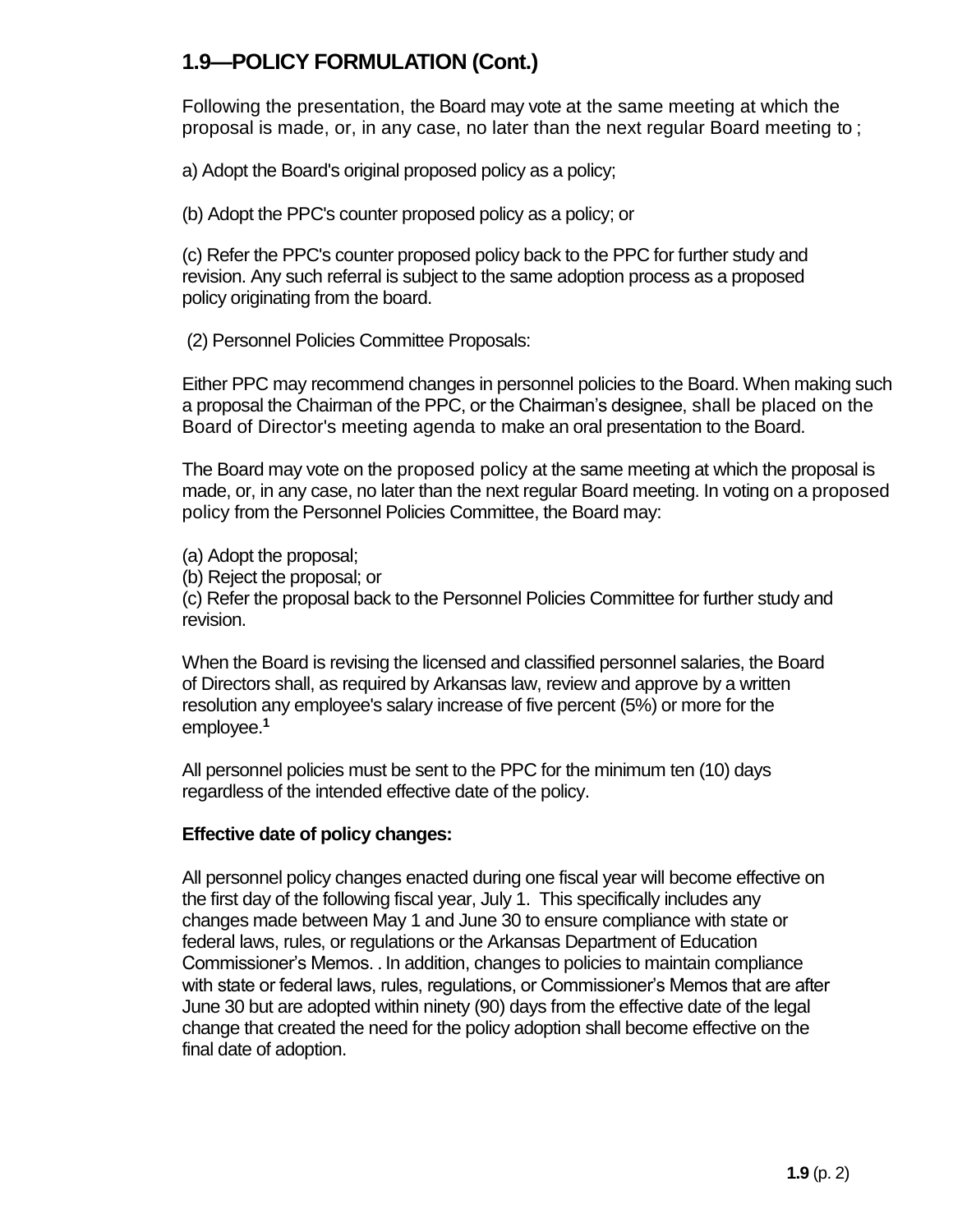## **1.9—POLICY FORMULATION (Cont.)**

Changes made to personnel policies between May 1 and June 30 that are **not** made to ensure compliance with state or federal laws or regulations will take effect on July 1 of the same calendar yea provided not later than five (5) working days after final board action, a notice of the change is sent to each affected employee by first class mail to the address on record in the personnel file<sup>2</sup>. The notice of the change must include:

- a. The new or modified policy or policies provided n a form that clearly shows the additions underlined and the deletions stricken.
- b. A statement that due to the change(s), the employee has the power to unilaterally rescind his/her contract for a period of thirty (30) days after the school board took final action on the policy (policies). The rescission must be in the form of a letter within the thirty (30) day period.

Except for policy changes to ensure compliance with changes in the law that are adopted within the ninety (90) day window, for a policy change to be made effective prior to July 1 of the following fiscal year, a vote must be taken of all licensed personnel or all classified personnel, as appropriate, with the vote conducted by the appropriate PPC. If, by a majority vote, the affected personnel approve, the policy becomes effective as of the date of the vote, unless otherwise specified by the Board in requesting such vote. No staff vote taken prior to final board action will be considered effective to make a policy change.

All non-personnel policy changes may become effective upon the Board's approval of the change, unless the Board specifies a different date.

Student discipline policies shall be reviewed annually by the District's personnel policy committees and may recommend changes to such policies to the Board of Directors.**<sup>3</sup>**

Parents, students, and school district personnel, including teachers, shall be involved in the development of student discipline policies.<sup>4</sup>

**Note: <sup>1</sup>**A.C.A. § 6-13-635 requires the resolution, but all of the Act's listing of reasons except one are statutorily required raises and most are paid by the state and not district funds. None-the -less, the resolution is required. We recommend the following language:

*Whereas, the superintendent has identified all changes from last schoolyear's published salary schedule, and has identified and presented the Board of Directors with each employee's salary increase of five percent (5%) or more as required under A.C.A. § 6-13-635 and created a spreadsheet explaining each;*

*Therefore, the \_\_\_\_\_\_\_\_\_\_\_School District Board of Directors approves and resolves that the spread sheet including those explanations are a factual representation of the raises given for the insert date school-year.*

<sup>2</sup>. Districts should plan carefully to avoid accidentally triggering the late-adopted personnel policy right of rescission. School employees who take the opportunity to escape their contractual obligations and leave the school district would be very disruptive to staffing plans for the next school year. Salary schedules for the upcoming school year, in particular, should either be adopted prior to May 1, or on July 1 (and requiring a vote of the applicable staff to be effective) thus avoiding the right of rescission.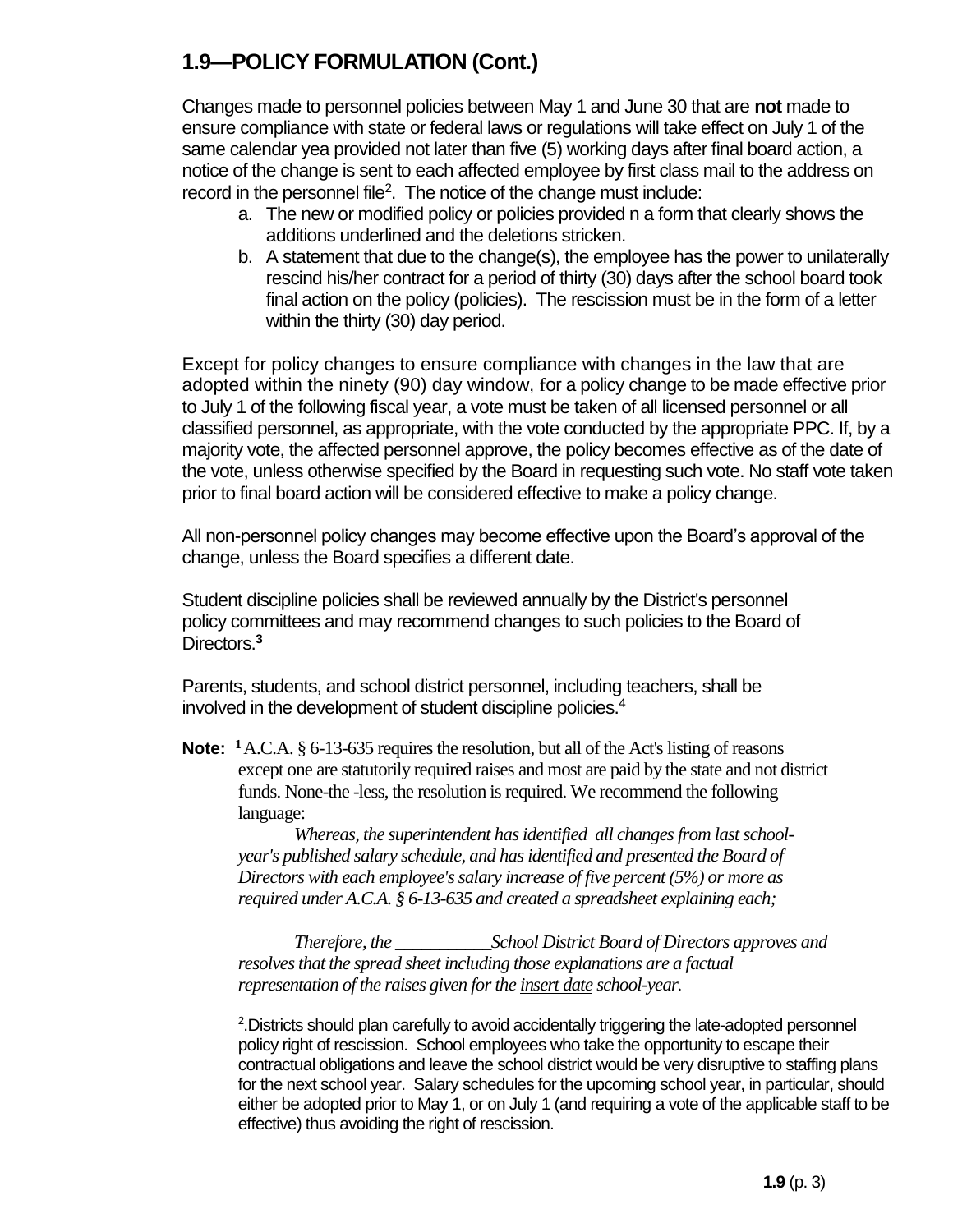## **1.9—POLICY FORMULATION (Cont.)**

**<sup>3</sup>**This sentence is governed by Arkansas law. ASBA believes any PPC review of student discipline policies is to be initiated by the PPC. There is no district requirement to make sure it happens.

**<sup>4</sup>**ASBA believes this statutory requirement is an "umbrella" requirement for discipline policies in general rather than requiring EVERY discipline policy to go through a stakeholder committee pre-approval process. ASBA also believes input from such stakeholders is an important factor in improving discipline policies and gaining/keeping support for those policies.

Legal References: A.C.A. § 6-13-619(c) A.C.A. § 6-17-201 et seq**.** A.C.A. § 6-17-2301 et seq. A.C.A. § 6-18-502(b)(1)(2)

Date Adopted: 7/25/2005 Last Revised: 01/24/2013; 4/17/2015

#### **1.10—ASSOCIATION MEMBERSHIPS**

The Board may be a member of the Arkansas School Boards Association and may be a member of the National School Boards Association and other organizations which, in the opinion of the Board, will be beneficial to the Board in carrying out its duties more effectively.

Legal Reference: A.C.A. § 6-13-107:

Date Adopted: 7/25/2005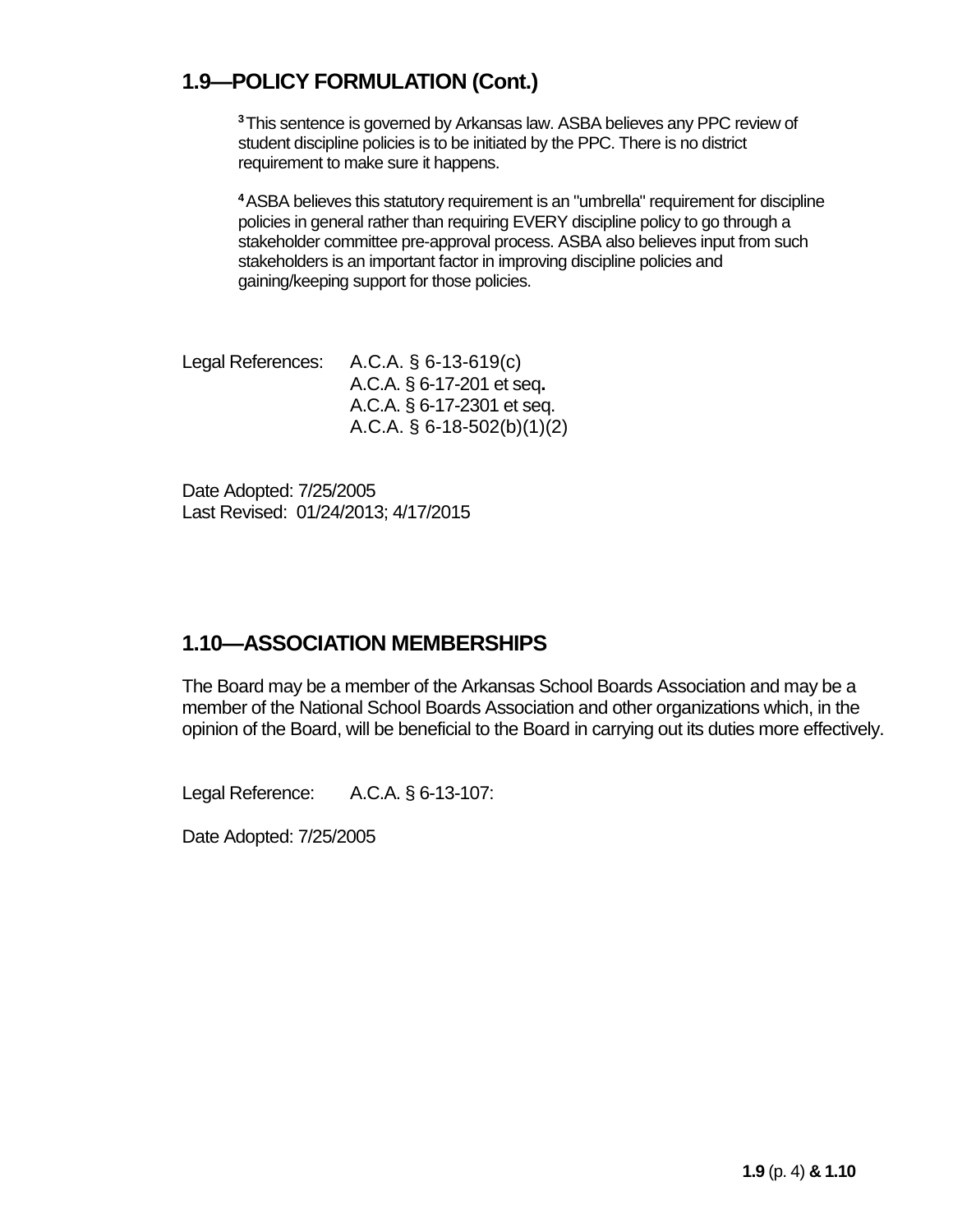#### **1.11—BOARD MEMBER TRAINING**

Board members who have served on the board for twelve (12) or more consecutive months are required to obtain a minimum of six (6) hours of training by December 31 of each calendar year. Board members who are elected to serve an initial or non – continuous term shall obtain a minimum of nine (9) hours of training by December 31 of the year following their election and six (6) hours of training by December 31 of each calendar year thereafter. Hours obtained in excess of the required minimums may be carried forward through December 31 of the third  $(3<sup>rd</sup>)$  calendar year following the year in which the hours were earned.

The superintendent shall annually prepare a report of:

- 1. The hours of training each school board member received during the previous calendar year; and
- 2. hours of training, if any, a board member carried forward from a previous year that were eligible to be counted by the board member towards the previous year.

The superintendent will present the report to the Board at the Board's regular January meeting. A board member who failed to receive or carry forward the required number of hours of training, as indicated by the report, shall:

- a. Have thirty (30) days from the date of the January board meeting to complete the deficient hours of training; and
- b. Not participate in official business, except for school board training, until the board member obtains the deficient hours of training.

A board member who fails to receive the deficient hours of training within the thirty (30) days provided shall be removed from the board in accordance with Policy 1.2—BOARD ORGANIZATION AND VACANCIES unless the failure to receive the required hours of training was due to the board member's military service or a serious medical condition as indicated by a written sworn statement from the board member's treating physician. A board member who provides the necessary documentation demonstrating that the failure to receive the required hours of training was due to military service or a serious illness shall have until December 31 of the current calendar year to receive both the hours of training for the current calendar year and those the board member failed to obtain during the previous calendar year.

The training shall be focused on topics relevant to school laws, school operations, and the powers, duties, and responsibilities of the members of the board of directors. The responsibilities include, but are not limited to: legal requirements; financial management; improving student achievement; reading and interpreting an audit report; and the duties and responsibilities of the various levels of employees within the district as well as those of the board of directors.

The district is responsible for maintaining a record of the hours of training received by each board member. Board members shall make a concerted effort to submit documentation of training they have received to the superintendent or the superintendent's designee. In the absence of such documentation, the district shall attempt to obtain records of training received from training providers.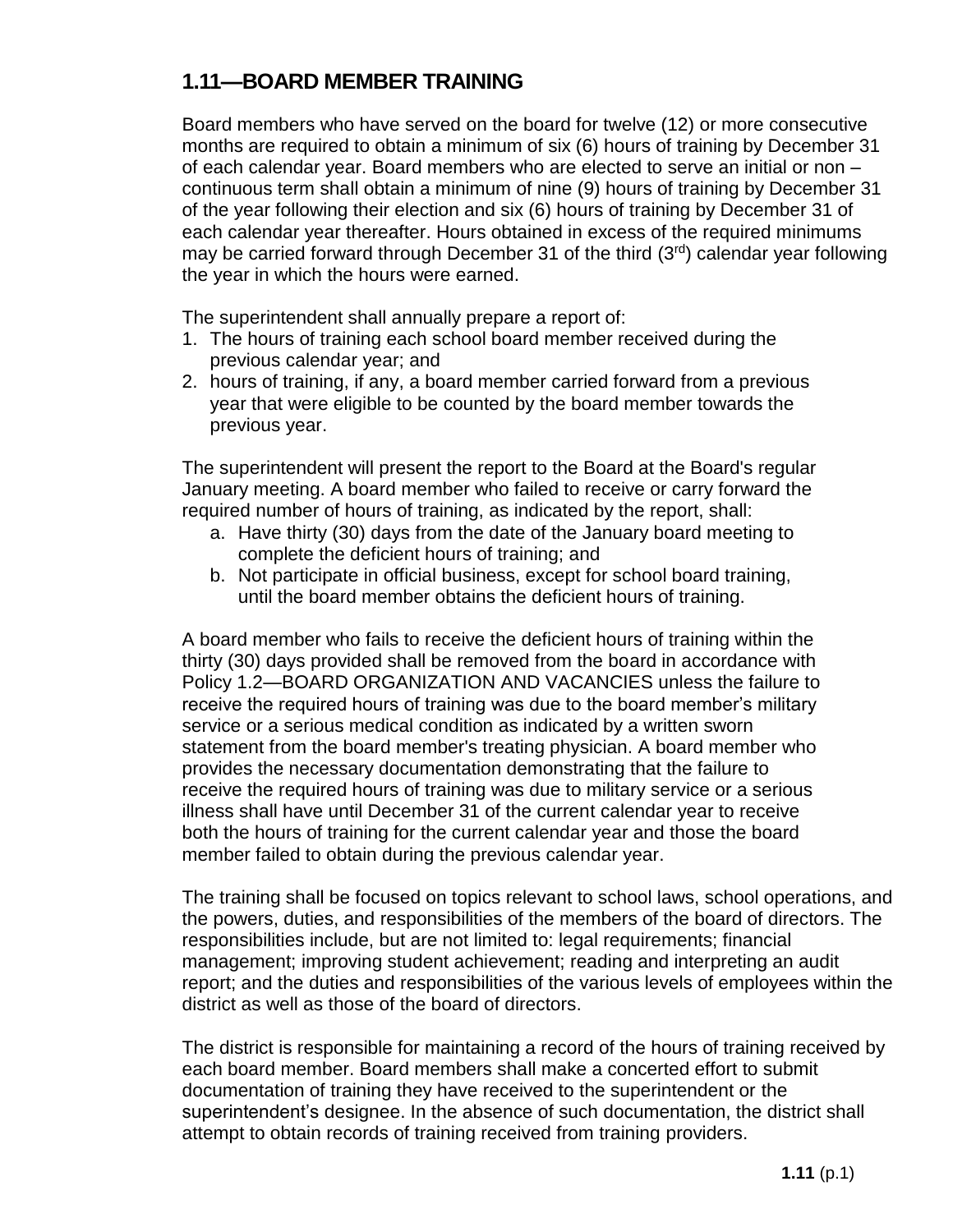## **1.11—BOARD MEMBER TRAINING (cont.)**

Such training may be obtained from an institution of higher learning, from instruction provided by the Arkansas Department of Education (ADE), the Arkansas School Boards Association, or from other providers approved by the ADE.

A statement regarding the number of hours of training received each preceding calendar year shall be:

- Part of the district's comprehensive school plan and goals;
- Published in the same way as other components of the comprehensive plan and goals are required to be published;
- Part of the annual school performance report required to be submitted to, and published by the ADE.

Board members shall be reimbursed, from school funds, for expenses relating to such training.

Legal References: A.C.A. § 6-13-629 ADE Rule Governing Required Training for School Board **Members** 

Date Adopted: 07/25/2005 Last Revised: 07/24/006; 6/27/2011; 5/12/2017

#### **1.12—COMMITTEES**

From time to time, in order to obtain and/or encourage public participation in the operation of the District, the Board may appoint committees, which may include members of the public, students, parents, and school employees, as well as members of the Board.

Any committee, which includes among its members a member of the School Board, shall operate according to the requirements of the Arkansas Freedom of Information Act.**\***

**\*** Legal Reference: A.C.A. § 25-19-106

Date Adopted: 7/25/2005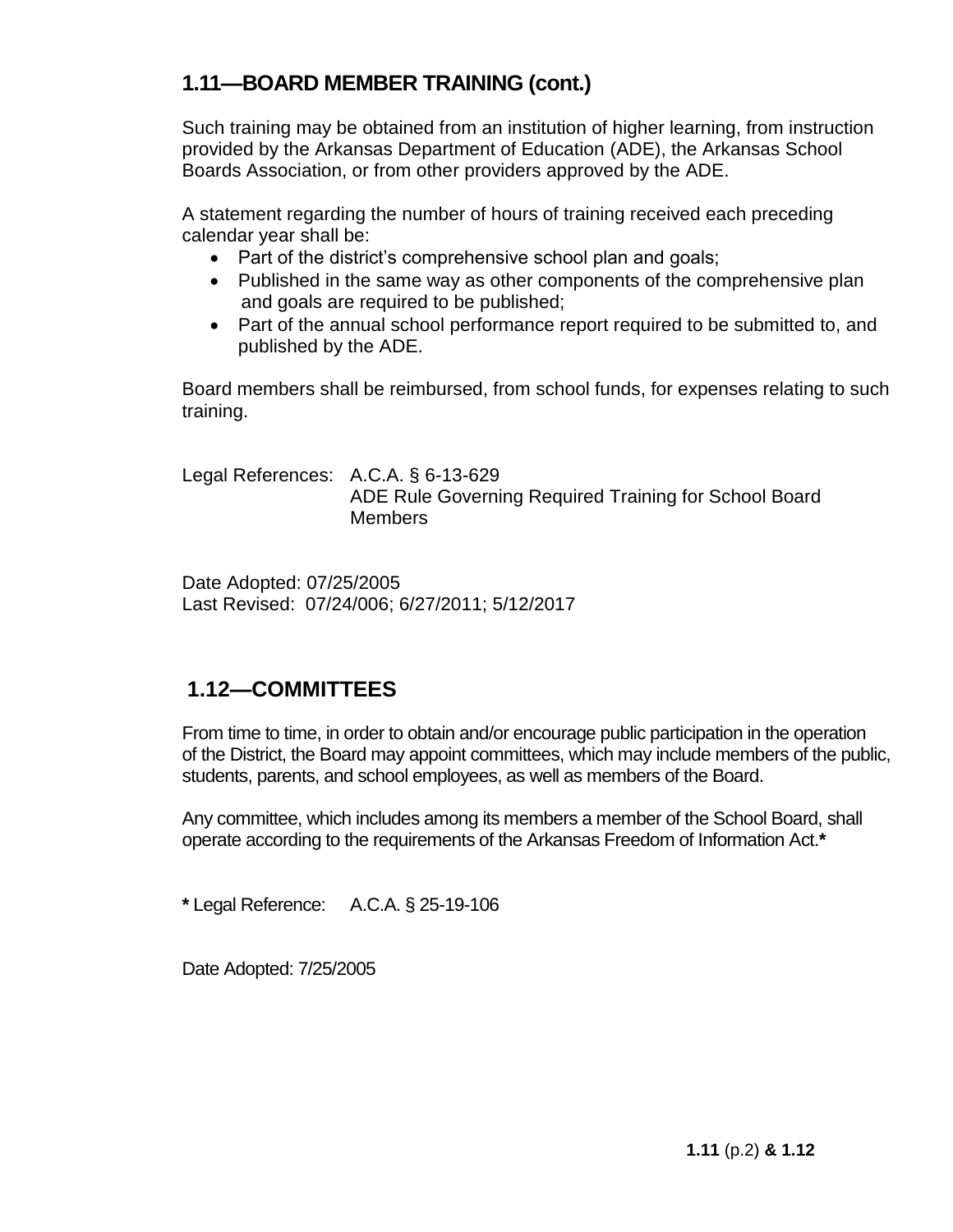## **1.13—SUPERINTENDENT/ BOARD RELATIONSHIP**

The Board's primary responsibility is to develop, working collaboratively with the community, a vision and mission for the District. The Board formulates and adopts policies to achieve that vision and elects a Superintendent to implement its policies. The Board and the Superintendent and the relationship between them set the tone for the district to follow. The relationship is enhanced when both parties understand their roles and carry them out in an ethical and professional manner working to develop a relationship of mutual trust and respect.

The Superintendent and staff are responsible for administering the Board's policies and will be held responsible for the effective administration and supervision of the District. The Superintendent is authorized to develop and implement administrative regulations to fulfill the Board's policies, provided such regulations are consistent with the intent of the Board's policies.

Date Adopted: 7/25/2005

#### **1.14—MEETING AGENDA**

The agenda guides the proceedings of the Board meeting. The Superintendent shall prepare the agenda with consultation from the Board President. Other members of the Board who desire to have an item placed on the monthly agenda may do so by contacting the Superintendent or, in writing, the Board President by the date established in this policy and the item will be duly considered for inclusion.

The chairman of the PPC, or the chairman's designee, shall be placed on the Board of Director's meeting agenda to make an oral presentation to the Board to address either a personnel policy proposed by the Board that the PPC committee has possessed for no less than ten (10) work days or a personnel policy that the PPC wishes to propose to the Board.

District patrons wishing to have an item placed on the Board meeting's agenda must submit their requests, in writing to the Superintendent**<sup>1</sup>** , at least five (5) days prior to the meeting of the Board. The written request must be sufficiently descriptive to enable the Superintendent and Board President to fully understand and evaluate its appropriateness to be an agenda item. Such requests may be accepted, rejected, or referred back to the individual for further clarification.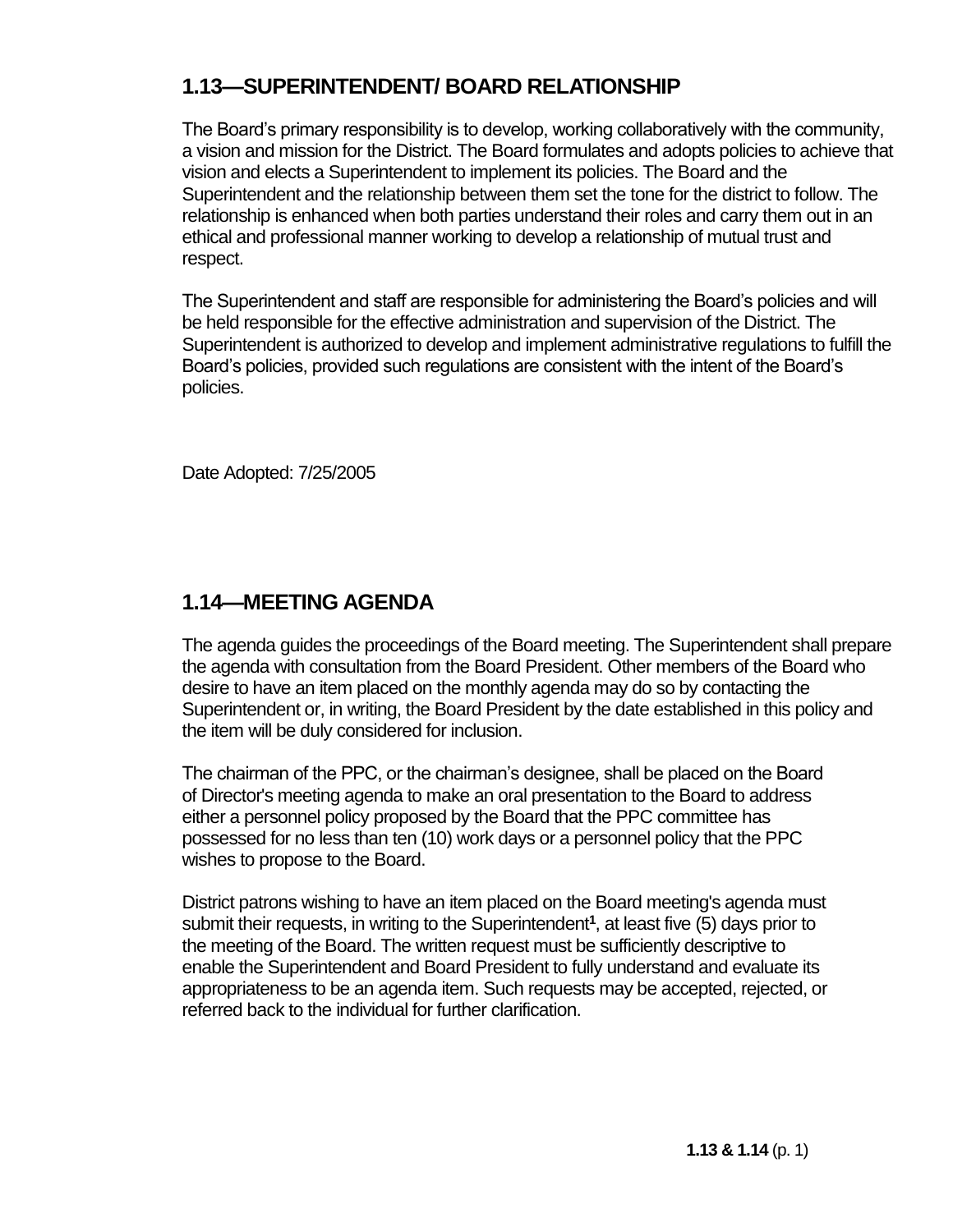#### **1.14—MEETING AGENDA (cont.)**

The Superintendent shall notify the Board President of all written requests to be placed on the agenda along with the Superintendent's recommendation concerning the request. No item shall be placed on the agenda that would operate to prejudice the Board concerning a student or personnel matter that could come before the Board for disciplinary or employment considerations or that is in conflict with other District policy or law.

Patrons whose written request to be placed on the meeting's agenda has been accepted shall have no more than five (5)**<sup>2</sup>**minutes to present to the Board unless specifically granted additional time by a motion approved by a majority of the Board. The speaker shall limit his/her comments to the approved topic/issue or forfeit his/her right to address the Board. The members of the Board will listen to the patron's presentation, but shall not respond to the presenter during the meeting in which the presentation is made. The Board may choose to discuss the issue presented at a later meeting, but is under no obligation to do so.

The Superintendent shall be responsible for Board members receiving copies of the Agenda with all accompanying pertinent information at least three (3)**<sup>3</sup>** days prior to the meeting.

This policy's advance notice requirements do not apply to special or called board meetings.

Cross Reference: 1.9—POLICY FORMULATION

Legal References: A.C.A. § 6-13-619(a)(2) A.C.A. § 6-17-205(c)

Date Adopted: 7/25/2005 Revised: 2/23/2011; 1/8/2016

#### **1.15—TORT IMMUNITY**

The District, as well as its agents, officers, employees, and volunteers are immune from liability for negligence, pursuant to A.C.A. § 21-9-301. When allegations of negligence are raised, whether in litigation or not, the statutory grant of immunity will be asserted.

Date Adopted: 7/25/2005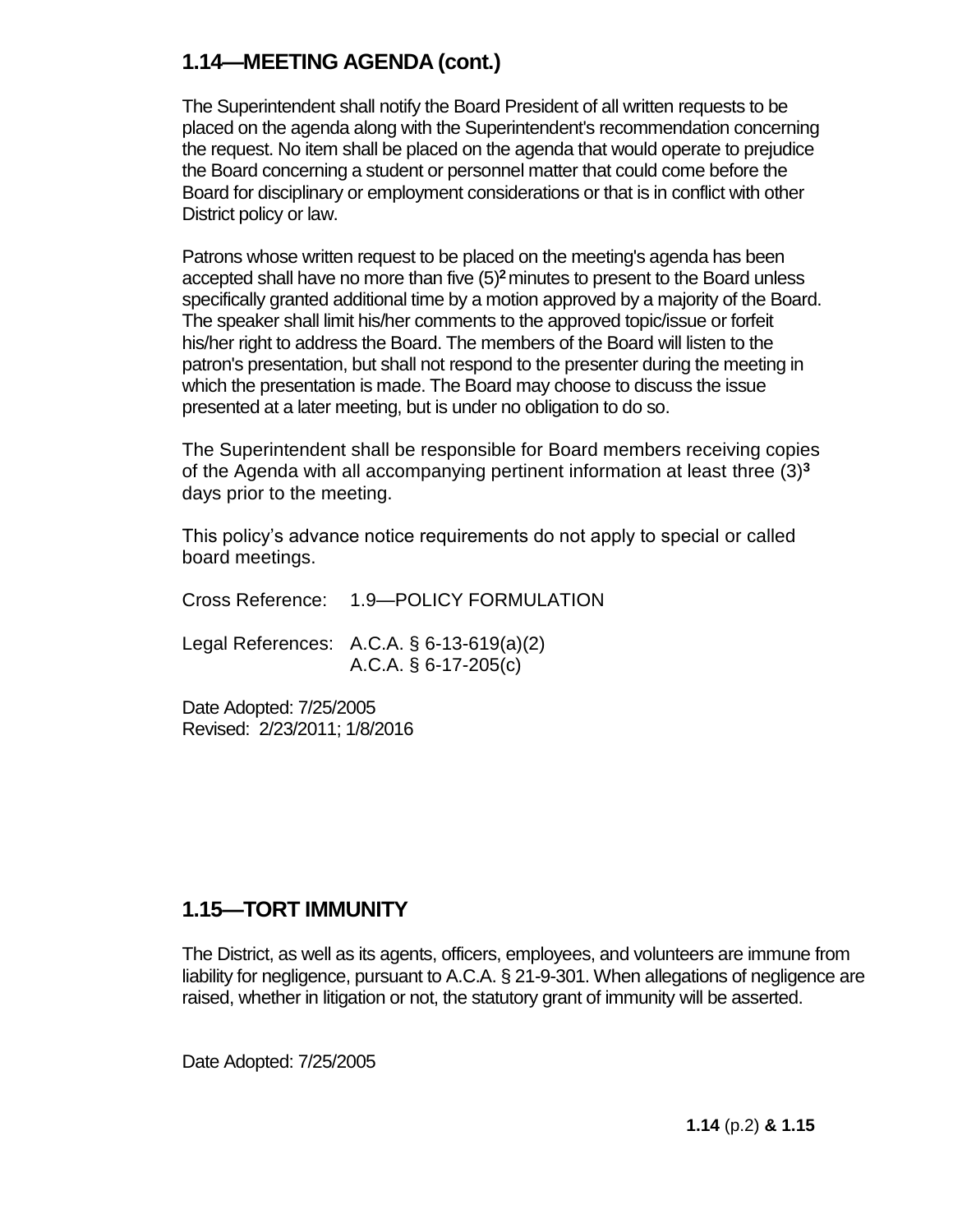#### **1.16 —DUTIES OF BOARD DISBURSING OFFICER**

The disbursing officer, along with the superintendent, shall be responsible for signing, manually or by facsimile, all warrants and checks other than those issued for food service and activity funds.

In addition, the Disbursing Officer must pre-authorize the electronic transfer of funds. For non-recurring transactions, the authorization can be accomplished by a signed authorization or an email authorizing such a disbursement of funds.**<sup>3</sup>** For recurring transactions, the Disbursing Officer may provide a onetime, signed authorization.

Notes: **<sup>3</sup>** Commissioner's Memo Com-12-036 suggests the use of email as a way to obtain pre-authorization for non-recurring transactions. You may add to or change this language to reflect district practice provided adequate internal control is maintained for such transactions.

Cross Reference: 7.20—ELECTRONIC FUND TRANSFERS

Legal Reference: A.C.A. § 6-13-618(c)

Date Adopted: 7/25/2005 Last Revised: 1/8/2016

The District's Board of Directors' Disbursing Officer**<sup>1</sup>** , along with the Superintendent, shall be responsible for signing, manually or by facsimile, all warrants and checks other than those issued for food service and activity funds. Any electronic transfer of District funds shall be pre-authorized by the Board of Directors' Disbursing Officer under the provisions of policy 7.20 – ELECTRONIC FUND TRANSFERS.

For the purposes of this policy, "activity funds" is defined as those funds whose sources of revenue are from:

- 1. The sale of tickets to athletic contests or other school-sponsored activities;
- 2. The sale of food, except that which is sold in the lunchroom;
- 3. The sale of soft drinks, school supplies, and books; and
- 4. Fees charged by clubs and organizations.

Cross Reference: 7.20 – ELECTRONIC FUND TRANSFERS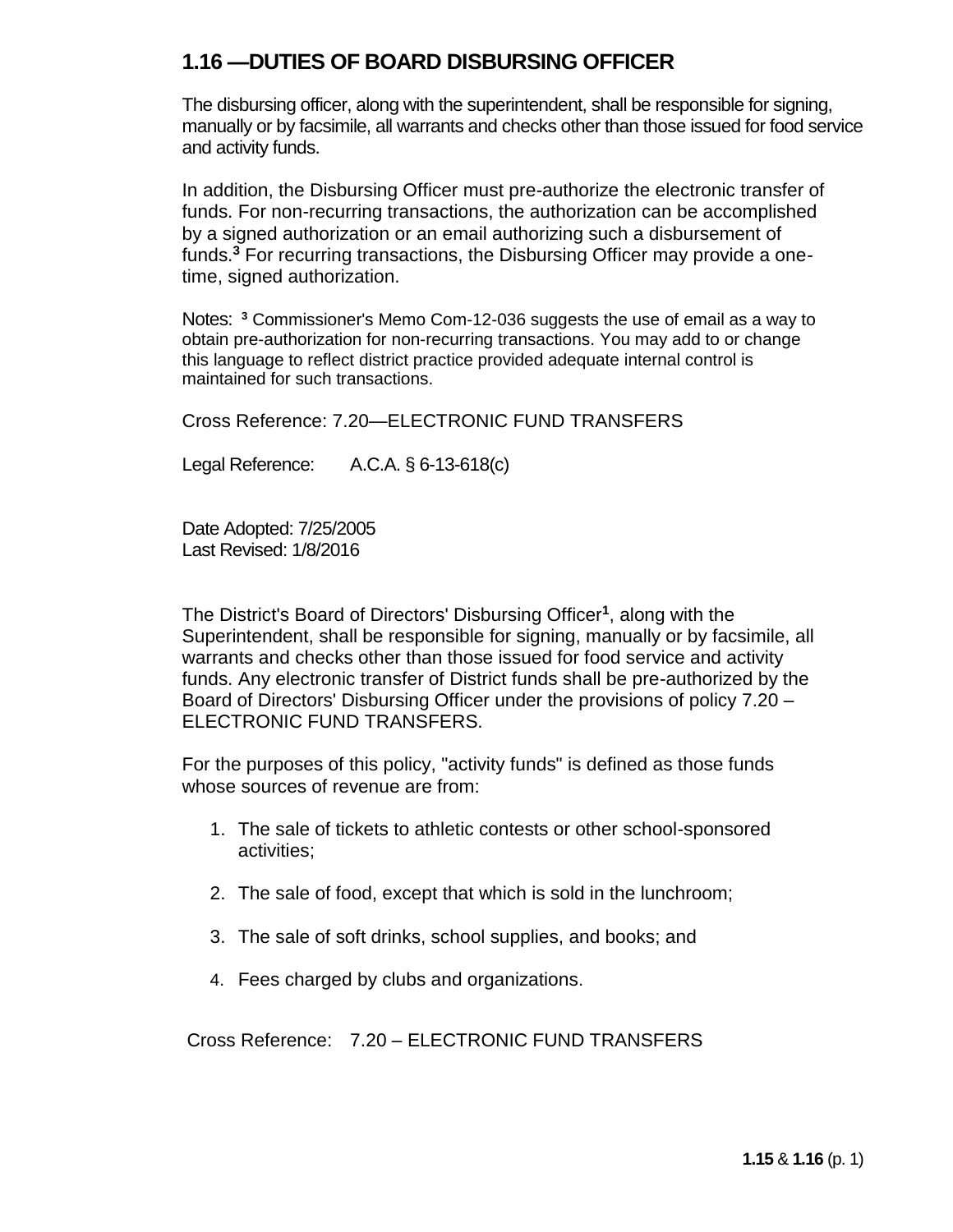#### **1.16 —DUTIES OF BOARD DISBURSING OFFICER (cont.)**

Note: <sup>1</sup> If you chose in Policy 1.2 to elect alternate disbursing officers insert "or alternate disbursing officers" here. If you choose to have an alternative Disbursing Officer, it will also be necessary to include criteria establishing when an alternative Disbursing Officer's signature will be permitted to be substituted for the regular Disbursing Officer. The criteria should include some defensible evidence (such as no reply to email or phone messages for a specified length of time) that the regular Disbursing Officer was unavailable within the timeframe necessary for the timely payment of district bills.

Legal Reference: A.C.A. § 6-13-618(c)

Date Adopted: 07/17/2012 Last Revised: 07/17/2012

#### **1.17—NEPOTISM**

#### **DEFINITIONS:**

Family or family member means:

- a. An individual's spouse;
- b. Children of the individual or children of the individual's spouse;
- c. The spouse of a child of the individual or the spouse of a child of the individual's spouse;
- d. Parents of the individual or parents of the individual's spouse;
- e. Brothers and sisters of the individual or brothers and sisters of the individual's spouse;
- f. Anyone living or residing in the same residence or household with the individual or in the same residence or household with the individual's spouse; or
- g. Anyone acting or serving as an agent of the individual or acting or serving as an agent of the individual's spouse.

Initially employed means:

- A. Employed in either an interim or permanent position for the first time or following a severance in employment with the school district;
- B. A change in the terms and conditions of an existing contract, excluding;
	- I. Renewal of a teacher contract under A.C.A. § 6-17-1506;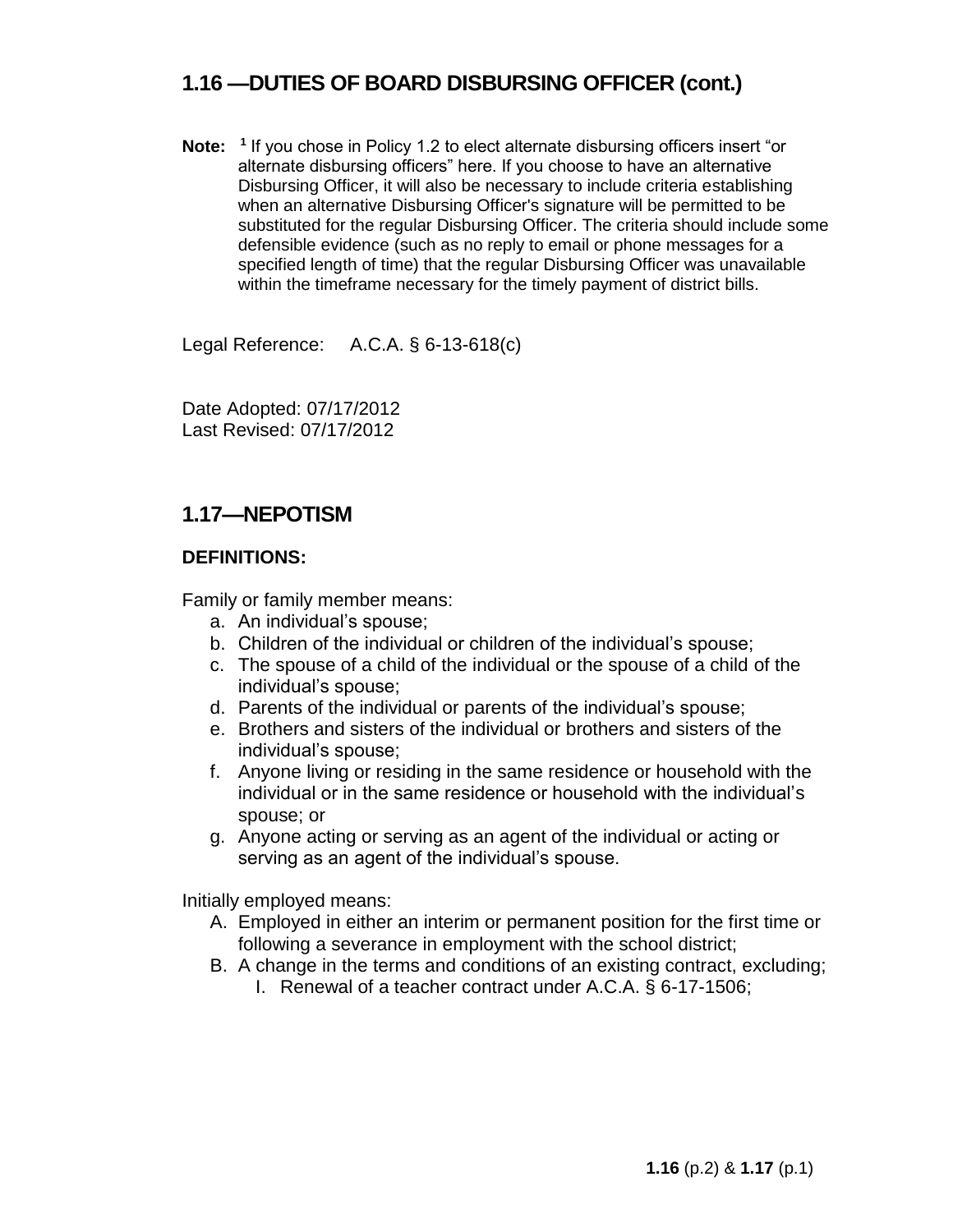#### **1.17—NEPOTISM (cont.)**

- II. Renewal of a classified employee's contract that is required by law; or
- III. Movement of an employee on the salary schedule which does not require board action.

#### **NEW HIRE OF SCHOOL BOARD MEMBER'S RELATIVE AS SCHOOL EMPLOYEE**

The district shall not initially employ a present board member's family member for compensation in excess of \$5,000 unless the district has received approval from the Commissioner of the Department of Education. The employment of a present board member's family member shall only be made in unusual and limited circumstances. The authority to make the determination of what qualifies as "unusual and limited circumstances" rests with the Commissioner of the Department of Education whose approval is required before the employment contract is effective, valid, or enforceable.

Initial employment for a sum of less than \$5,000 per employment contract or, in the absence of an employment contract, calendar year does not come under the purview of this policy and is permitted.

The board member whose family member is proposed for an employment contract, regardless of the dollar amount of the contract, shall leave the meeting until the voting on the issue is concluded and the absent member shall not be counted as having voted.

#### **EXCEPTION: SUBSTITUTES**

Qualified family members of board members may be employed by the district as substitute teachers, substitute cafeteria workers, or substitute bus drivers for a period of time not to exceed thirty (30) days per fiscal year. A family member of a school board member having worked as a substitute for the district in the past does not "grandfather" the substitute. The thirty (30) day maximum limit is applied in all cases.

#### **EXISTING EMPLOYEES WHO ARE FAMILY MEMBERS OF SCHOOL BOARD MEMBERS—RAISES, PROMOTIONS OR CHANGES IN COMPENSATION**

Any change in the terms or conditions of an employment contract including length of contract, a promotion, or a change in the employment status of a present board member's family member that would result in an increase in compensation of more than \$2,500, and that is not part of a state mandated salary increase for the employee in question, must be approved by the Commissioner of the Department of Education before such changes in the employment status is effective, valid, or enforceable.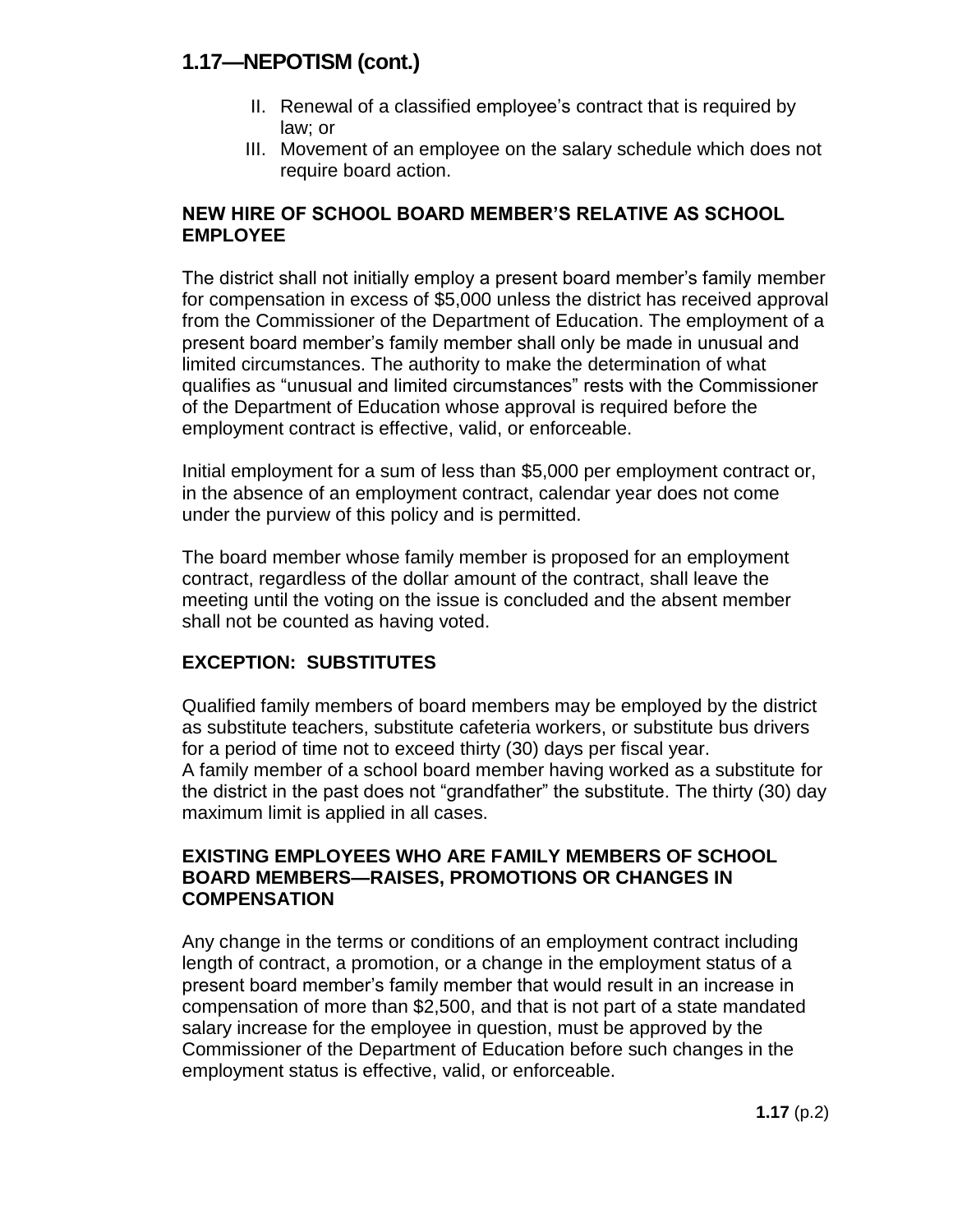#### **1.17—NEPOTISM (cont.)**

#### **QUALIFICATIONS FOR RUNNING FOR SCHOOL BOARD MEMBER UNCHANGED**

The employment status of a citizen's family member does not affect that citizen's ability to run for, and, if elected, serve the school board provided he/she meets all other statutory eligibility requirements.

Note: **<sup>1</sup>** This paragraph is necessary if the district is to be eligible to hire any board member's family members as substitute employees. The board may choose to not allow such hiring. If they so choose, substitute the following sentence for the existing one;

*Family members of board members shall not be employed by the district as substitute teachers, substitute cafeteria workers, or substitute bus drivers.*

Legal Reference: A.C.A. § 6-24-102, 105

Date Adopted: 9/6/2005 Last Revised: 4/17/2015; 1/8/2016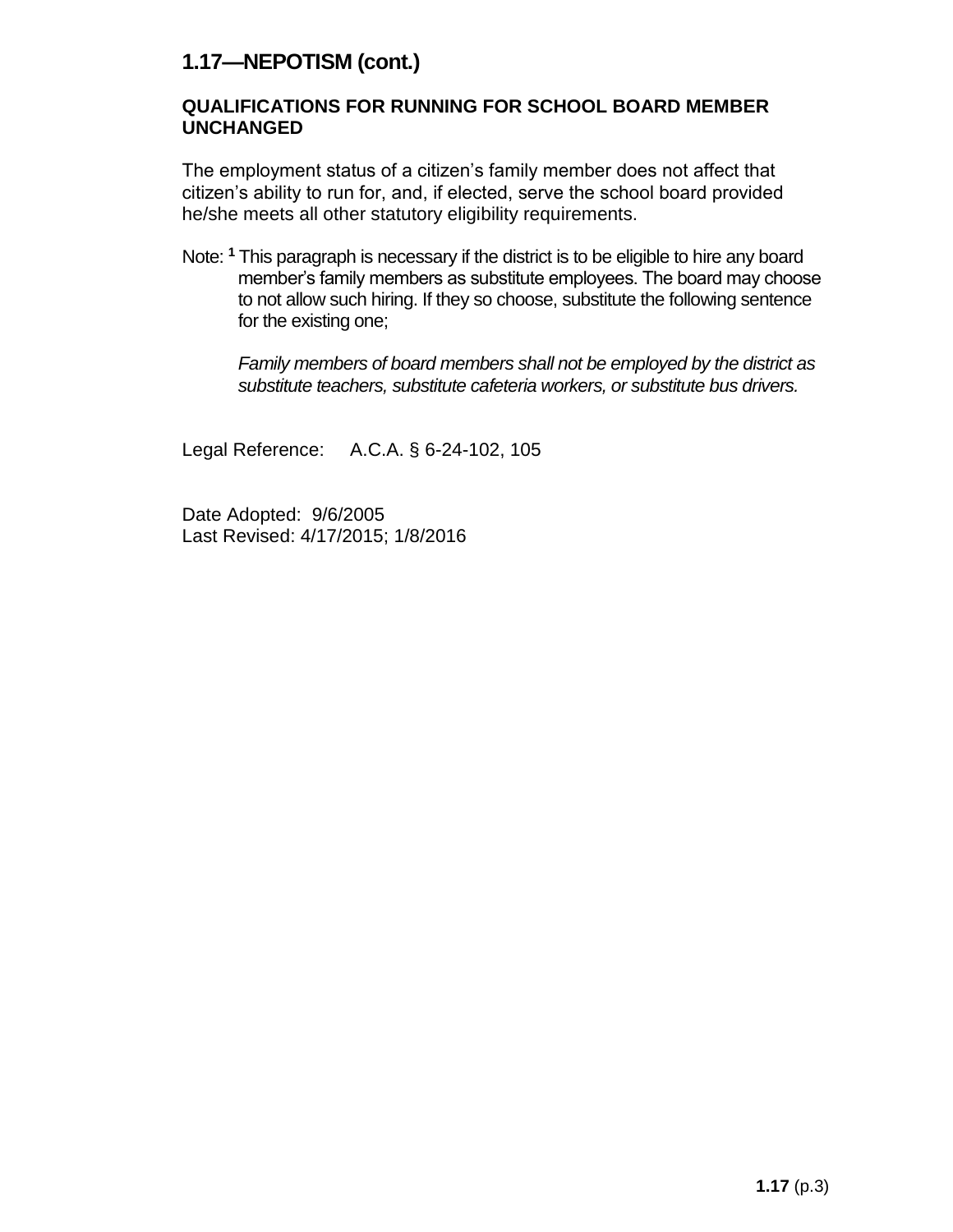#### **1.18—DISTRICT AUDITS**

The District's annual audit serves as an important opportunity for the Board of Directors to review the fiscal operations and health of the district. As such, it is vital Board members receive sufficient explanation of each audit report to enable the members to understand the report's findings and help them better understand the District's fiscal operations.

The District shall have an audit conducted annually within the timelines prescribed by law. The audit shall be conducted by the Division of Legislative Audit or through the audit services of a private Licensed public accountant(s) approved by the Board.

The Board of Directors shall review each annual audit at the first regularly scheduled board meeting following the receipt of the audit if the District received the audit prior to ten (10) days before the regularly scheduled meeting. If the audit report is received less than ten (10) days prior to a regularly scheduled board meeting, the board may review the report at the next regularly scheduled board meeting following the ten (10) day period.

The Superintendent shall present sufficient supporting/background information relating to the report's findings and recommendations which will enable the Board of Directors to direct the Superintendent to take appropriate action in the form of a motion or motions relating to each finding and recommendation contained in the audit report. Actions to be taken will be in sufficient detail to enable the Board of Directors to monitor the District's progress in addressing substantial findings and recommendations and subsequently determine that they have been corrected. The minutes of the Board's meeting shall document the review of the audit's findings and recommendations along with any motions made by the Board or actions directed to be taken by the Superintendent or designee.

The Board of Directors is responsible for presenting the audit's findings each year to the public .**<sup>1</sup>**

Notes: **<sup>1</sup>** The Standards For Accreditation (3-B.2) requires a report to the public by October 15, but does not expressly state that the report to the public include the audits' findings. A.C.A. § 6-13-620(6)(F) requires the reporting of the audit's findings, but doesn't specify any date by which they must be reported. In other words, you MAY go over the audit report at you annual meeting, but it is not required.

Legal References: A.C.A. § 6-1-101(d)(1)(2)(3) A.C.A. § 6-13-620(6)(F)

Date Adopted: 2/17/2011 Last Revised: 2/17/2011; 6/25/2018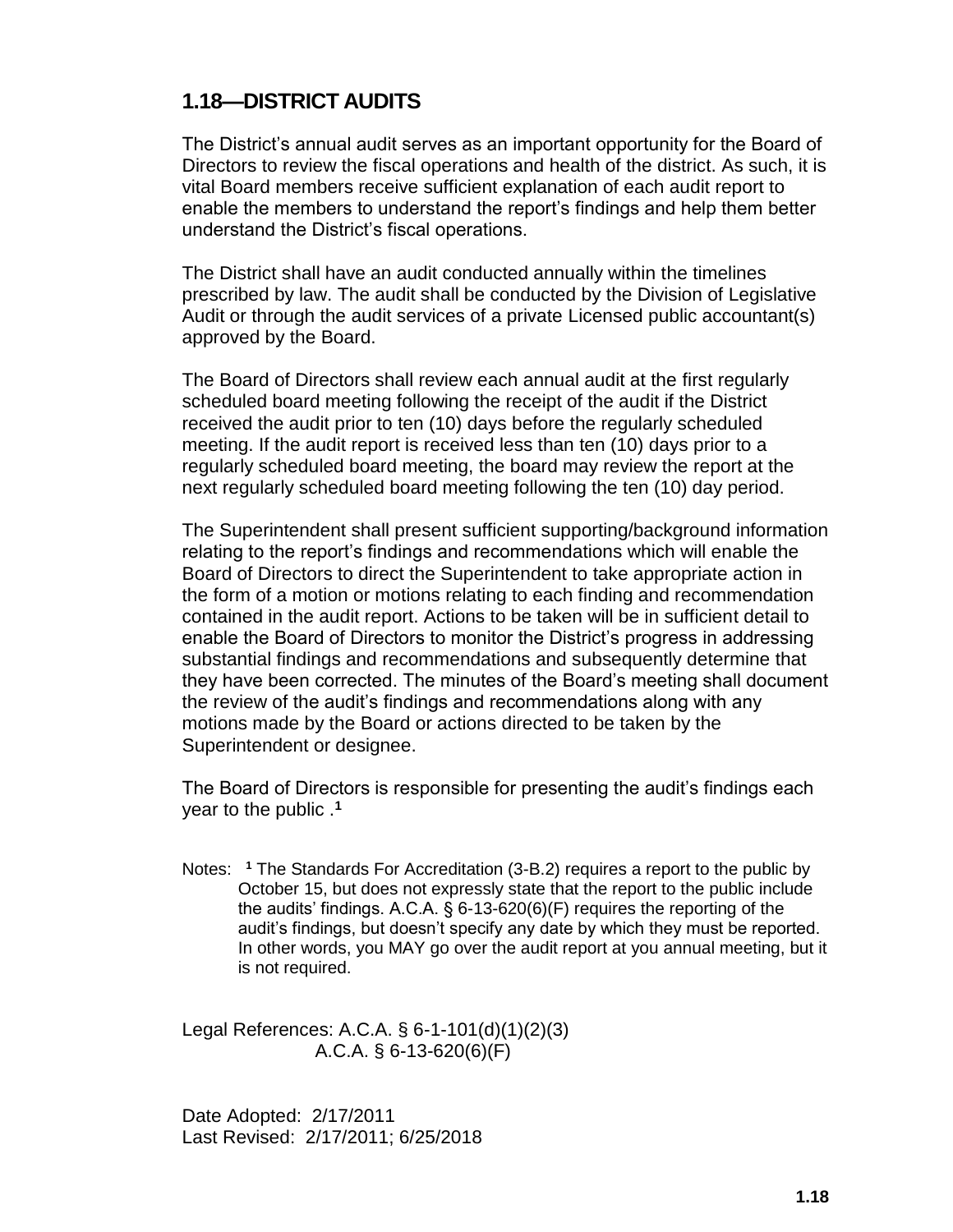## **1.19—BOARD MEMBER LENGTH OF TERM and HOLDOVERS**

The District has (five) 5**<sup>1</sup>** Board of Directors members. Each member is elected for a term of service of (five) 5**<sup>2</sup>** years. Members may be re-elected to serve consecutive terms so long as the member continues to meet the eligibility requirements for board service.

A board member remains in office until the member's successor has been sworn into office. In the event a board member's term of office has expired and no one is elected to replace the member, or the individual elected fails to receive the oath of office within the time set in statute, the board member becomes a "holdover" and is treated as having been re-elected to office for another term;**<sup>3</sup>** Board members may only serve one term as a holdover and may be re-elected to the board at the expiration of his/her term. Consequently, should no individual be elected to the position at the expiration of the holdover term, the position shall be declared to be vacant and filled in accordance with Policy 1.2—BOARD ORGANIZATION AND VACANCIES and Arkansas law. Board members not wishing to continue as a holdover may resign from office and the position is to be filled in accordance with Policy 1.2.

Notes: **<sup>1</sup>** Insert your district's number of board members. Except for a very few grandfathered exceptions, the number of board members is statutorily required to be five (5); seven (7); or, for districts with twenty-four thousand (24,000) or higher average daily membership, nine (9).

**2** Insert the number of years a board member is elected to serve. The number of years must be between three (3) and five (5) years.

Cross Reference: Policy 1.2—BOARD ORGANIZATION AND VACANCIES

Legal References: A.C.A. § 6-13-608 A.C.A. § 6-13-611 A.C.A. § 6-13-616 A.C.A. § 6-13-617 A.C.A. § 6-13-630 A.C.A. § 6-13-631 A.C.A. § 6-13-634 Arkansas Attorney General Opinion 2003-319 Arkansas Attorney General Opinion 2015-112 Arkansas Constitution Article 19, Section 5

Date Adopted: 6/22/2015 Last Revised: 1/8/2016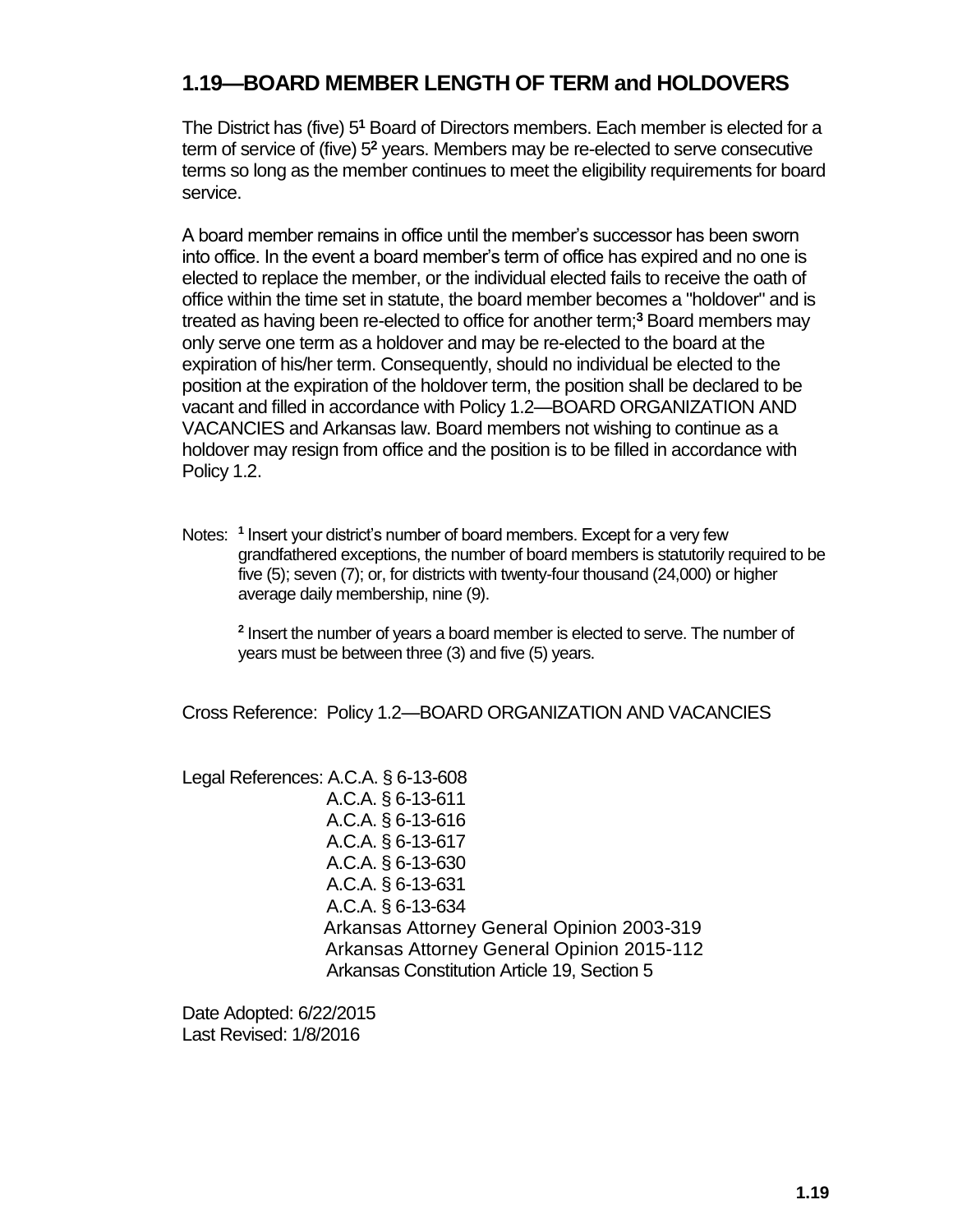## **1.20—DUTIES OF THE LEGISLATIVE LIAISON**

The Board of Directors recognizes the needs of the District require the Board to take an active role in the legislative process as it relates to legislation affecting this district and public education in general. To aid the Board in this endeavor, the Board shall elect one of its members to hold the office of Legislative Liaison. The duties of the legislative liaison are to:

- Be the primary contact person for legislative updates from the Arkansas School Boards Association (ASBA);**<sup>1</sup>**
- Keep the other members of the Board up to date on legislative issues;
- Make arrangements for the legislators whose representation zones cover the District to be contacted by either the liaison him/herself or by another board member on pending issues that would impact the District.
- Notes: The legislative liaison position and this policy are not statutorily required but is requested by ASBA so each board has at least one individual selected to receive and respond to ASBA's legislative updates. Your district could choose to make it part of another officer's duties rather than a separate office.

**<sup>1</sup>** Multiple board members from a district may elect to receive legislative updates from ASBA but all legislative liaisons will automatically be added to the email list to receive legislative updates.

Cross Reference: 1.2—BOARD ORGANIZATION and VACANCIES

Date Adopted: 6/22/2015 Last Revised: